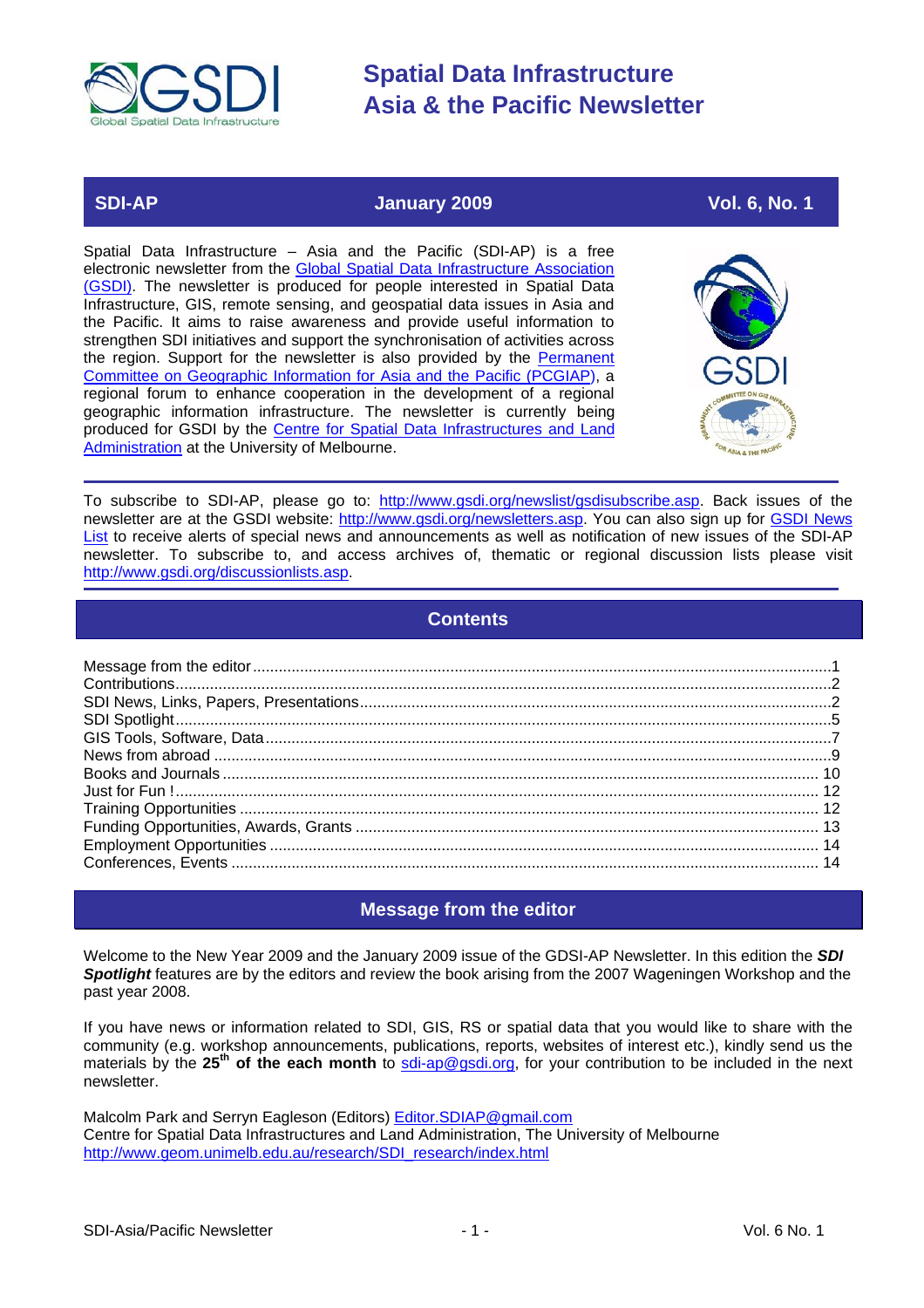<span id="page-1-0"></span>

[Back to contents](#page-0-0)

### **Contributions**

Thank you to the following people and organisations for their contributions to this issue: Paul Box and Kate Lance for news feeds, Jeremy Huang and Jeremy Shen from the Ministry of the Interior, Taiwan for the Chinese translation, and Shivani Lal, *GIS Development* and *Asia Surveying Mapping Magazine* for directly feeding into the newsletter.

#### [Back to contents](#page-0-0)

### **SDI News, Links, Papers, Presentations**

#### **2nd International Conference on Advances in Space Technologies (ICAST- 2008)**

The conference was held 29-30 November 2008 at Islamabad and was organized by Institute of Geographical Information Systems (IGIS), National University of Sciences & Technology (NUST), the Institute of Electrical and Electronics Engineers (IEEE) Islamabad Section, and IEEE/AESS (Aerospace and Electronic Systems Society) Islamabad Chapter and IEEE/GRSS (Geoscience and Remote Sensing Society) Islamabad Chapter.

This year the theme of the conference was "**Space in the Service of Mankind**". Therefore, this event was geared towards those who make use of space technology in their daily work. The conference was attended by space scientists, researchers, policy makers and key persons of NMOs such as Survey of Pakistan. A number of students from varying disciplines such as Remote Sensing, Space Technology, GIS and IT were also invited in the conference in order to educate them on potential use of space technologies and subsequently to support them in their future work related to the development of space services for mankind. For more information see: <http://icast2008.com/>

Source[: Asmat Ali,](http://www.geocities.com/asmatali/) Survey of Pakistan

#### **Ensuring That Spatial Data Can't Hide**

This white paper outlines the value of spatial data in meeting the business needs of the utilities industry. In particular the focus of the paper is on key challenges faced by the utilities companies, how an intelligent grid can help, the role of spatial information, where utilities have to improve and recommendations from utilities as they seek to improve access to spatial data.

[Source: Energy Insights, Sponsored by: Microsoft http://download.microsoft.com/download/1/5/E/15E04B02-](http://download.microsoft.com/download/1/5/E/15E04B02-52AC-4764-ABB2-5E05C387A227/EnablingSmartGrid.pdf) 52AC-4764-ABB2-5E05C387A227/EnablingSmartGrid.pdf

#### **Australian national coastal website**

Geoscience Australia, the national custodian for coastal geoscientific data and information, launched the OzCoasts web-based database and information system in August (http://www.ozcoasts.org.au/). The website will contribute to improving natural resource management and the conservation of Australia's coastal zone, estuaries and near-shore environments.

The website was designed with input from over 100 scientists and resource managers from more than 50 organisations including government, universities and the National Estuaries Network. Each month approximately 15,000 visitors from more than 138 countries visit the website to view around 52,000 pages. Maps, images, reports and data can be downloaded to assist with estuary and coastal science, monitoring and management.

Source: GeoScience, Australia <http://www.ga.gov.au/ausgeonews/ausgeonews200809/ozcoast.jsp>

#### **Complete ban on 'Google earth' sought**

Two years ago former President Abdul Kalam had expressed concerns that unrestricted pictures on Google Earth of sensitive locations in India could have worrisome implications.

Earlier few media had reported, the Indian government and Google Earth had agreed to show "fuzzy, lowresolution or distorted pictures'' of sensitive military and scientific establishments on the web. However, following the 26/11 terror attacks, a Mumbai-based advocate has moved Bombay high court seeking a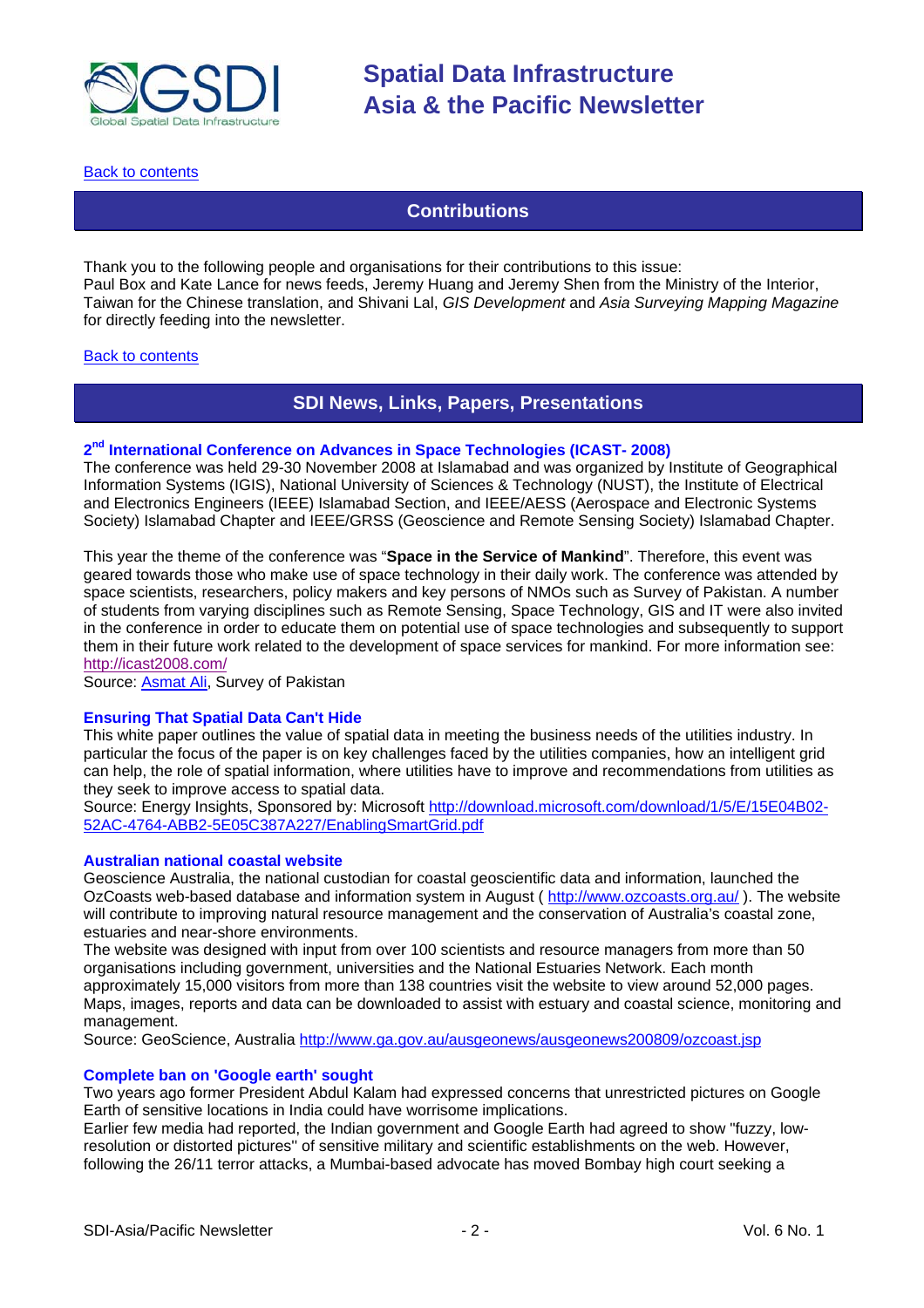

"complete ban on Google Earth and similar sites like Wikimapia'' in the larger interest of national security. Advocate Amit Karkhanis filed a public interest litigation (PIL) on Monday, stating that the websites gave minute details and provided viewers with photographs and "extremely accurate navigational coordinates'' as well. Source: *Times of India* [http://timesofindia.indiatimes.com](http://tinyurl.com/5uvqz9) <<http://tinyurl.com/5uvqz9> > *GIS Development* [http://www.gisdevelopment.net/news/viewn.asp?id=GIS:N\\_jyernzakqg](http://www.gisdevelopment.net/news/viewn.asp?id=GIS:N_jyernzakqg) SEE ALSO *Asia Surveying & Mapping* <http://www.asmmag.com/news/will-india-ban-google->and <http://www.asmmag.com/news/ban-google-earth-a-lesson-from-mumbai>

#### See also:

#### **[India Moves to Map Coast](http://vector1media.com/spatialsustain/?p=1703)**

Given the attack from the sea in Mumbai, the Indian government is moving to map coastal zones and is considering identity cards for fishermen and others that work in the sea. The government is assessing security and surveillance capabilities, and is investing in more coast guard vessels to monitor and police India's 7,500 km of coastline.

Source: V1 Newsletter<http://vector1media.com/spatialsustain/?p=1703>

#### See also:

#### **Terrorist (and Anti-Terrorist) Data**

The revelation that the Mumbai terrorists had much better knowledge than Indian security forces of the internal layout of two five star hotels – the Taj and the Oberoi - has concentrated attention on the availability of high resolution 3D data on the internal structure of buildings.

Source: *Asian Surveying & Mapping* <http://www.asmmag.com/news/terrorist-and-anti-terrorist-data>

#### **Landgate innovative tools for carbon accounting**

A ground-breaking suite of online Carbon Accounting tools for forest carbon sink projects is being developed by Landgate, Western Australia's Land Information Authority.

[Source: http://www.geoconnexion.com/geo\\_news\\_article/Landgate-innovative-tools-for-carbon-accounting-](http://www.geoconnexion.com/geo_news_article/Landgate-innovative-tools-for-carbon-accounting-/4766) /4766)

#### **Maritime Piracy Mapping**

Piracy was in the news in the last few weeks, and many people have learned it is more widespread than they realized. The [ICC Commercial Crime Services](http://www.icc-ccs.org/) maintains [a map](http://newsletter.directionsmag.com/link.php?M=145624&N=1134&L=22949) of piracy data collected by the [International Maritime Bureau.](http://newsletter.directionsmag.com/link.php?M=145624&N=1134&L=22950) The map shows incidents reported so far in 2008, highlighting one incident of a chemical tanker which was boarded in January off the coast of Mozambique.



Source: *Directions Magazine* 5 December 2008

[See also http://apb.directionsmag.com/archives/5119-Video-UNOSAT-Maps-Chronicle-Somali-Pirate-Attacks](http://apb.directionsmag.com/archives/5119-Video-UNOSAT-Maps-Chronicle-Somali-Pirate-Attacks-in-Gulf-of-Aden.html)in-Gulf-of-Aden.html

#### **Haryana, India to use remote sensing for monitoring drought**

Haryana government is planning to use remote sensing satellites for monitoring drought situation in the state, an official spokesman said here.

Source: Samaylive.com [http://www.samaylive.com/](http://www.samaylive.com/news/haryana-to-use-remote-sensing-for-monitoring-drought/600739.html) and *GIS Development* [http://www.gisdevelopment.net/news/viewn.asp?id=GIS:N\\_pzarbwsqiu&Ezine=dec1508&section=News](http://www.gisdevelopment.net/news/viewn.asp?id=GIS:N_pzarbwsqiu&Ezine=dec1508§ion=News)

#### **[Spatial Data Audits: Maximizing Value and Minimizing Risk Associated With Your Spatial Data Assets](http://newsletter.directionsmag.com/link.php?M=145624&N=1164&L=23132)**

Does your company need a spatial data audit? Attorney Kevin Pomfret discusses what the audit is, who needs one, and why it's important. Spatial data can be a valuable company asset and revenue source. However, they can also be a potential source of liability. The potential for liability is increased due to the number of unique legal and policy issues associated with spatial data - in areas such as data quality, data ownership, privacy and national security.

Source: *Directions Magazine*, 16 December, 2008

#### **[Sustainability: Designing a Better World](http://www.vector1media.com/article/feature/sustainability%3a-designing-a-better-world/)** article by Angus Stocking

It is easy to cite heart-stopping statistics when discussing the urgent need for worldwide sustainability initiatives. How about 1.1 billion of the world's 6 billion people not having adequate access to clean drinking water and 2.6 billion not having adequate sanitation services. Or 3 billion people in developing countries living on less than \$2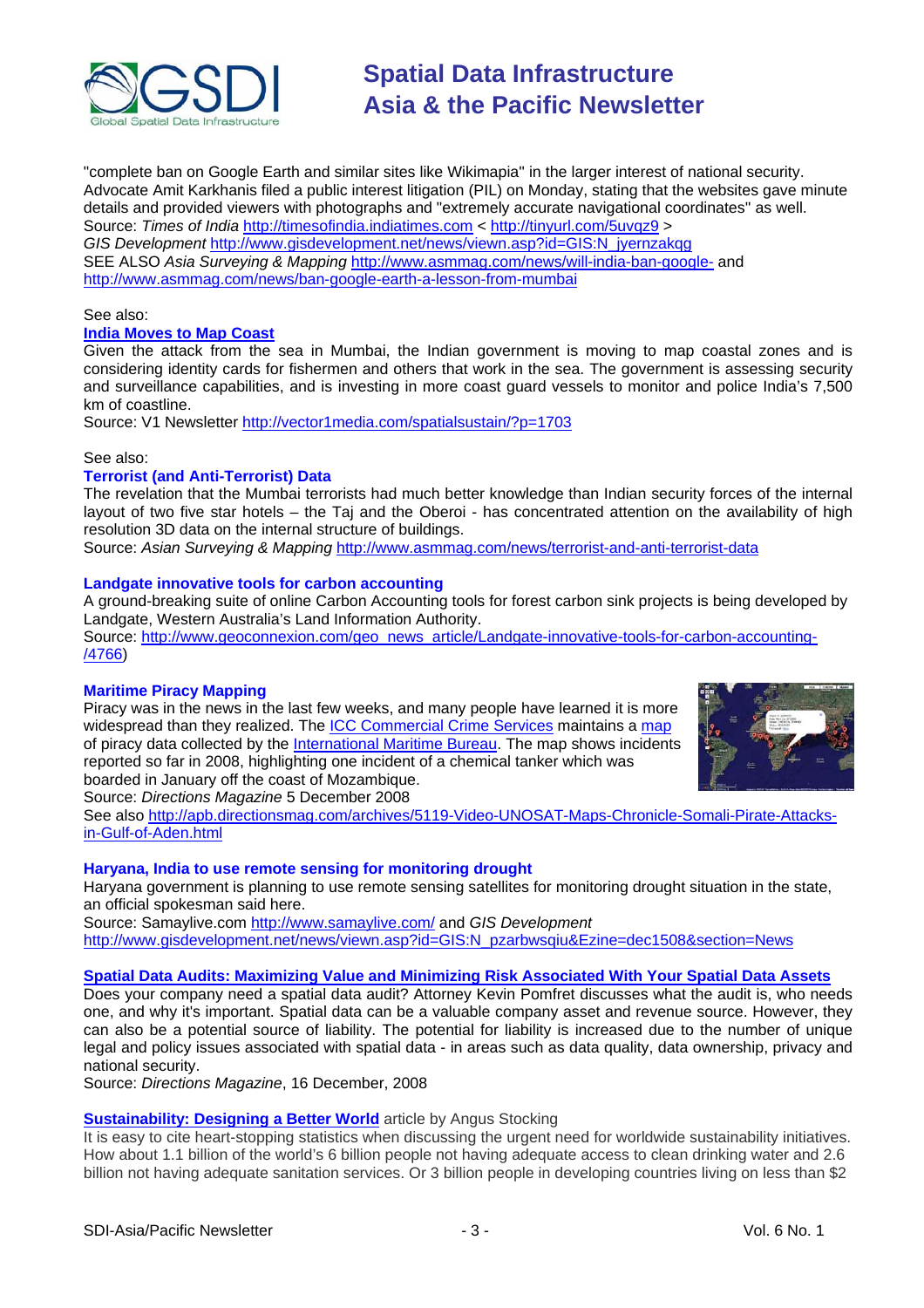

per day. Clearly, action is required if we intend the planet to support society into perpetuity, not to mention offer the opportunity for all people to realize the quality of life enjoyed in the developed world. Source: V1 Newsletter

#### **A step towards timely flood forecasting - Satellite rainfall estimation comes to South Asia**

A five-day workshop on *Application of Satellite Rainfall Estimation in the Hindu Kush-Himalayan (HKH) region* concluded last week in Kathmandu, Nepal (from 15-19 December 2008). Technical experts from national hydrological and meteorological services and academic institutions in Afghanistan, Bangladesh, Bhutan, China, India, Myanmar, Nepal, and Pakistan were joined by experts from the US National Oceanic and Atmospheric Administration (NOAA), U.S. Geological Survey (USGS) and Japan, to develop the application of satellite rainfall estimation methods in the countries of the Hindu Kush-Himalayan region. The workshop was an important step towards improved forecasting of floods and monitoring of droughts by improving estimation of rainfall using advanced remote sensing tools. At present, rainfall measurements in the mountain regions of the extended Himalayan change are very limited as large parts of the region are poorly accessible and have limited infrastructure, and there are very few ground-based monitoring stations. But it is this rainfall that is mainly responsible for the downstream floods in South Asia.

Sponsored by the US Agency for International Development's Office of U.S. Foreign Disaster Assistance (USAID/OFDA) the workshop was a part of the second phase of a project on Application of Satellite Rainfall Estimation (SRE) in the HKH region which will run from December 2008 to June 2010.

Accurate estimates of rainfall are needed to forecast floods and droughts, and minimise their impacts. Until recently, the main method used to estimate rainfall in an area was interpolation of measurements from a network of hydro-meteorological stations. The closer the spacing between stations, the more accurate the total rainfall estimate. In mountainous areas, however, measuring stations are often few and far between, and the available rainfall information is inadequate for forecasting floods with any certainty. The Himalayan satellite rainfall estimation projects will help countries in the region to estimate rainfall better using satellite observations, and will assist the countries to build and enhance their capacity in rainfall estimation and applications. It is hoped that the improved rainfall estimates will contribute to enabling reliable and timely flood forecasts and warning, and contribute to minimising loss of life and property in the region. SOURCE: Kate Lance and

The International Centre for Integrated Mountain Development (ICIMOD) <http://www.icimod.org/?page=296>

#### **Asia Launches SAFE for Climate Change**

Asian nations meeting at the 15th Asia-Pacific Regional Space Agency Forum at Ha Long Bay in Vietnam (9-12 December) have agreed to develop a platform for prototype systems for environmental monitoring. The project, called SAFE (Space Application for Environment), is intended to assess the regional impacts of climate change, among other uses.

Source: *Asian Surveying & Mapping* <http://www.asmmag.com/news/asia-s-space-initiatives-for-climate-change>

#### **Xinjiang Considers Australian Land Information System**

A Chinese delegation from the Xinjiang Uyghur Autonomous Region is visiting Australia to discuss the commercialisation of the Northern Territory government's Integrated Land Information System (ILIS). This technology is particularly interesting to the Xinjiang government, which is in the process of reforming land ownership in rural areas.

Source: *Asian Surveying & Mapping* [http://www.asmmag.com/news/xinjiang-considers-australian-land](http://www.asmmag.com/news/xinjiang-considers-australian-land-information-system)information-system

#### **JAXA Joins UNESCO World Heritage Initiative**

The Japan Aerospace Exploration Agency (JAXA) has joined a partnership with UNESCO, under which it will mobilise the Advanced Land Observing Satellite (ALOS) for the study and safeguarding of World Heritage sites. JAXA joins a group of more than 50 partners, including 25 space agencies.

Source: *Asian Surveying & Mapping* <http://www.asmmag.com/news/jaxa-joins-unesco-open-initiative>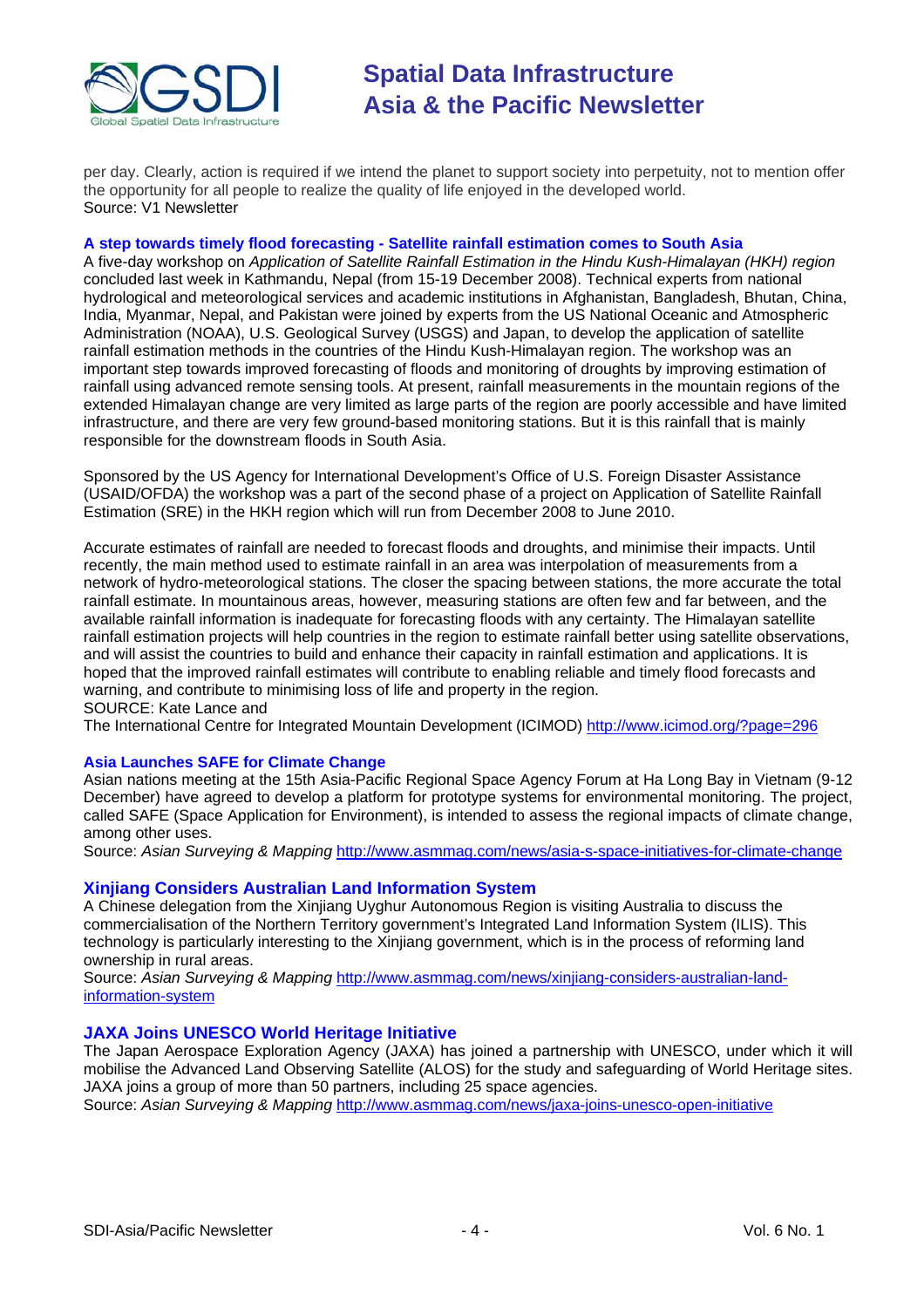<span id="page-4-0"></span>

#### **New Technology for Detecting Land Mines**

The detection and accurate location of unexploded land mines, bombs or shells is a serious problem. A joint American-Australian team is working to develop a system based on multi-sensor integration. Highly accurate and highly reliable, this new geo-location system will significantly improve the state of the art. Source: Asian Surveying & Mapping [http://www.asmmag.com/features/new-technology-for-detecting-land](http://www.asmmag.com/features/new-technology-for-detecting-land-mines)mines

#### **NZ's largest coastal mapping survey successful**

The largest coastal mapping survey in New Zealand waters, which covered more than 3500 square kilometres of Northland's seabed, has revealed reefs, new information about the iconic Hole in the Rock and mapped a prominent wreck site.



Three National Institute of Water and Atmospheric Research (NIWA) vessels mapped the Bay of Islands and eastern Northland coast seabed during October and November as part of the government's Ocean Survey 20/20 programme, co-ordinated by Land Information New Zealand (LINZ). Source: *Scoop Independent News* [http://www.scoop.co.nz](http://www.scoop.co.nz/stories/SC0812/S00056.htm) and *GIS News*

[http://www.gisdevelopment.net/news/viewn.asp?id=GIS:N\\_mdxtfpazcb&Ezine=dec2208&section=News](http://www.gisdevelopment.net/news/viewn.asp?id=GIS:N_mdxtfpazcb&Ezine=dec2208§ion=News)

#### **Surface Geology Map creates history for Australia**

An historic cross jurisdictional milestone has been achieved with the release of the new Surface Geology Map of Australia. In a co-operative program with the State and Northern Territory Geological Surveys, Geoscience Australia has compiled a 1:1 million scale database which provides a seamless representation of Australia's geology over the whole continent and Tasmania. The digital map has been developed by a team of geologists and cartographers at Geoscience Australia working in partnership with geologists from the State and Territory agencies. The team standardised and matched the edges of geological maps which have been published by State, Territory and Commonwealth agencies over the past 40 years. SOURCE: GeoScience Australia [http://www.ga.gov.au](http://www.ga.gov.au/image_cache/GA13055.pdf)

#### **Malaysia uses satellite to fight illegal logging**

Malaysia is zooming in on forests with a satellite in order to fight illegal logging which its government says is harming the major timber exporting country, a report said. Darus Ahmad, deputy director-general with the Malaysian Remote Sensing Agency, said the "eye in the sky" programme was put in place in October. "There is always criticisms that our forests are diminishing," he was quoted as saying by the New Sunday Times newspaper. Darus said that using satellite images the authorities can establish a national forest inventory of the country's total area of forest cover.

SOURCE: *GIS News* [http://www.gisdevelopment.net/news/viewn.asp?id=GIS:N\\_mbpncxdujk](http://www.gisdevelopment.net/news/viewn.asp?id=GIS:N_mbpncxdujk)  and *AFP* http://www.google.com/hostednews/afp/article/ALegM5iLeHuni04JSFgriT9fAY0Ek6vGGw

#### **Thane (India) municipal body to use satellite to detect illegal construction**

Thane Municipal Corporation (TMC) plans on taking the help of satellite mapping using GIS to detect illegal constructions. The TMC will now develop a Rs 1.6 crore-project which will help monitor illegal constructions across the suburb.

SOURCE: *GIS News* [http://www.gisdevelopment.net/news/viewn.asp?id=GIS:N\\_pfnskvzdbu](http://www.gisdevelopment.net/news/viewn.asp?id=GIS:N_pfnskvzdbu) and *Times of India* [http://timesofindia.indiatimes.com/Thane/Satellite\\_to\\_keep\\_a\\_watch\\_on\\_Diva/articleshow/3902917.cms](http://timesofindia.indiatimes.com/Thane/Satellite_to_keep_a_watch_on_Diva/articleshow/3902917.cms)

#### [Back to contents](#page-0-0)

#### **SDI Spotlight**

#### **The editors are actively soliciting contributions to the monthly "SDI Spotlight" feature for future issues.**

The October "SDI Spotlight" feature reported on the **International Seminar on Land Administration Trends and Issues in the Asia and Pacific Region** held at Kuala Lumpur, Malaysia on the19-20 August 2008. The Seminar Reports and Presentations are now available from:

[http://www.sli.unimelb.edu.au/research/SDI\\_research/PCGIAPLASeminar/Presentations.html](http://www.sli.unimelb.edu.au/research/SDI_research/PCGIAPLASeminar/Presentations.html)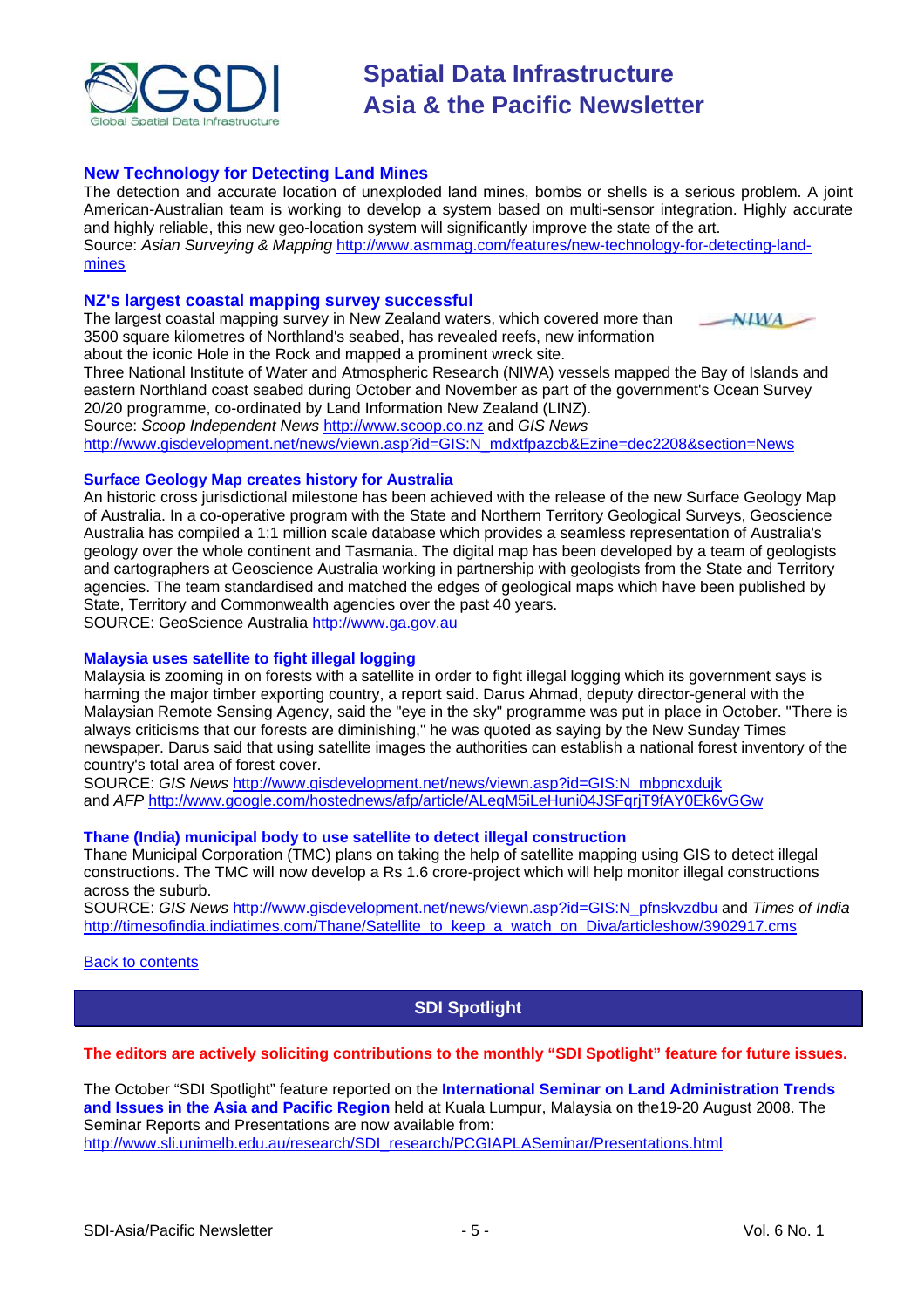

This month's *Spotlight* features are (a). a review by editor Dr Serryn Eagleson of the recently published book arising from the 2007 Wageningen Workshop; and (b). a review of the past year 2008 and a look into 2009.

#### **A Multi-View Framework to Assess Spatial Data Infrastructures**

Editors Joep Crompvoets, Abbas Rajabifard, Bastiaan van Loenen, Tatiana Delgado Fernandez.

Published jointly by Space for Geo-Information, Wageningen University and Centre for SDIs and Land Administration, Department of Geomatics, The University of Melbourne November 2008



ISBN 978-0-7325-1623-9

The book is based on the results of the international workshop 'A Multi-View Framework to Assess National Spatial Data Infrastructures' held in Wageningen, The Netherlands, in May 2007. Further information on the workshop is available from <<http://www.grs.wur.nl/UK/Workshops/Multi-view+framework+NSDIs/>>

The following summary is based on the forward from the book which provides both the background and context for each of the sections within the book.

The objective of the book is to promote a better understanding of SDI assessment by providing the concepts, demands and implications of SDI assessments. The book provides a compilation of existing approaches to assess SDIs and examples in order to help practitioners to develop more comprehensive and better evaluations that fit the assessment demands. Although directed at spatial scientists, professionals, managers, policy makers and researchers, the book will have broader applications for other disciplines as the concept of SDI continues to adapt in response to the user needs in different societies. The book is divided into the following four parts:

#### **Part One – Theoretical background and framework to SDIs**

This part presents the theoretical background for a multi-view framework to assess SDIs necessary to understand the concepts behind it.

#### **Part Two – Approaches to assess SDIs**

This second part presents nine approaches to assess SDIs: SDI-Readiness, clearing house suitability, INSPIRE State of Play; organizational; evaluation areas for SDI; performance based management; metaphor organisation; legal and effectiveness from a user's perspective.

#### **Part three – SDI Assessment in practice**

This third part presents practical examples of SDI assessment at different administrative levels (Developing world, European Union and the Netherlands). These examples represent real actions taken and are partly based on the authors understanding of the knowledge and context for assessing SDIs.

#### **Part four – Future view to SDI assessment**

The book concludes with a discussion on future directions for SDI assessment. It is clear that SDI assessment is still in its infancy, and that assessment practices beyond the SDI domain should be strongly examined.

#### **SPOTLIGHT - 2008 Overview of SDI and an attempt to look at 2009**

The last year, 2008, has not differed markedly from previous years in the value provided by SDI to the World.

Similarly to preceding years the world has suffered several major natural disasters in which SDI professionals were able to participate by foresight, based on SDI, leading to early warning thus enabling avoidance of the severest consequences of the disasters and also with regard to disaster management after the fact to assist in relief of hardship suffered by the victims. Two major events were the Myanmar cyclone and the Sichuan earthquake. Unfortunately, in the first case, the assistance provided by SDI was not fully utilised because of limited response facilities.

Other major events in which SDI figured prominently were the Beijing 2008 Olympics and the US Presidential election.

This year was the fourth following the 2004 Indian Ocean Tsunami. SDI contributed with the completion of several regional early-warning systems. Otherwise SDI was the foundation for disaster management including early warning systems based on seismic and volcanic activity and the ability to provide real-time analysis and assessment of current needs after the occurrence of a disaster.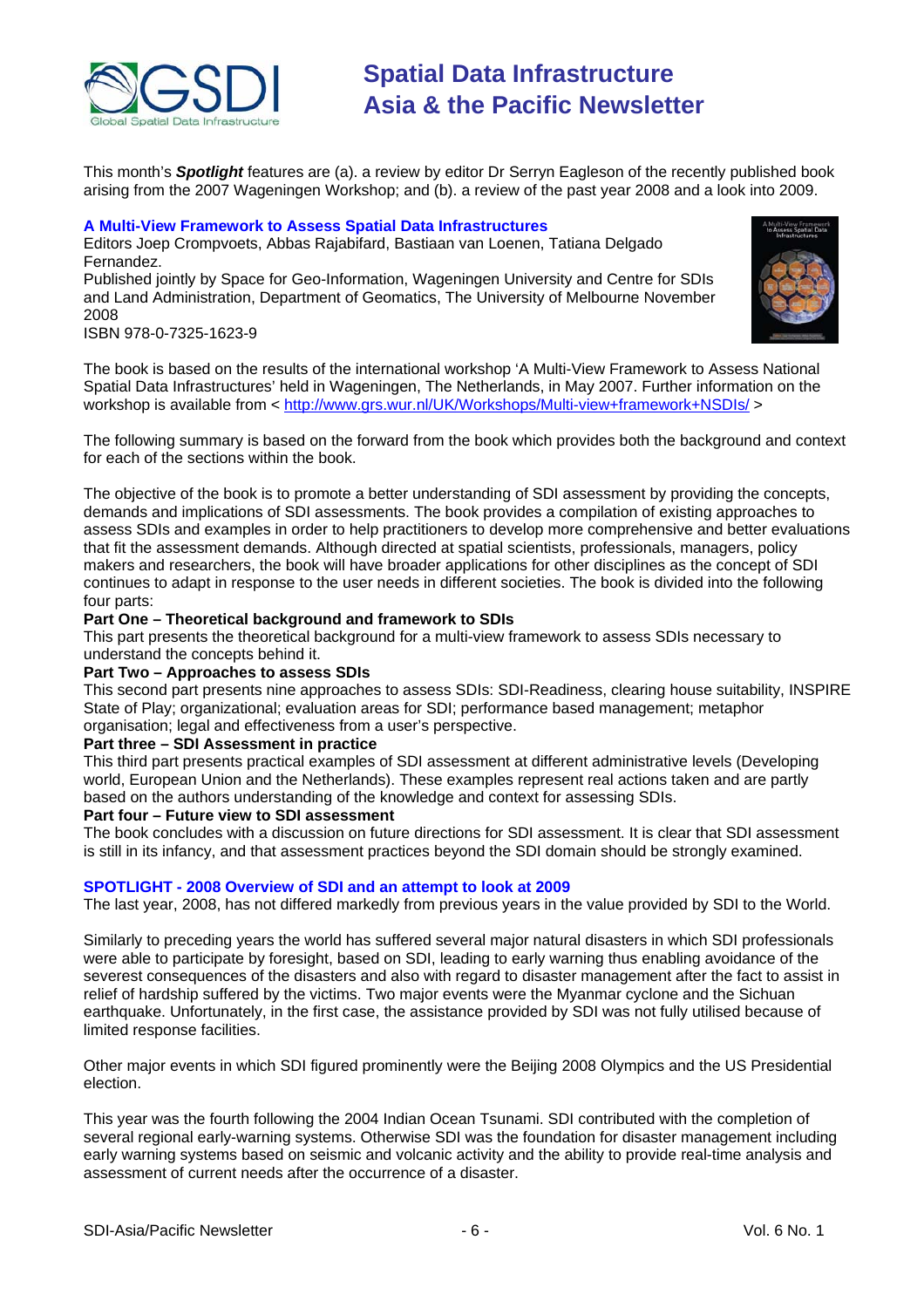<span id="page-6-0"></span>

Further, remote satellite imagery permitting the monitoring and assessment of changes in the world's environment is fast developing with many nations now controlling their own satellites. With the proliferation of these orbiting assets there exists scope for sharing the information and the cost burden of acquiring that information. Another interesting development was the innovative manner in which new technology is being utilized to indirectly gather information with one well-publicised example being Google's advance knowledge of the spread of influenza based only on an analysis of the queries posed to the search facility.

During the year Google Maps, Google Earth, Street View and similar products widely available to the general populace continued to grow offering an increasing range of features although not without controversy. National security concerns regarding ready public availability of these on-line mapping facilities caused concern in various countries including China, India, and Egypt. In the case of India, their concern would seem to be justified by intelligence gained after the November terrorist attack in Mumbai. Current debate centres on whether governments should "censor" public access to these facilities and whether in fact governments have the ability to restrict access. Besides national security these applications caused some public disquiet founded on privacy concerns and "intrusiveness" in the UK, Australia and other countries.

Closer to home for the SDI-AP newsletter the year began with a report on the **GSDI 10** Tenth International Conference and for us the highlight of 2008 was the introduction of a Chinese language version of our newsletter for which [GSDI](http://www.gsdi.org/) and [PCGIAP](http://www.pcgiap.org/) and your editors are most grateful to the two Jeremies (Jeremy Huang and Jeremy Shen) of the MOI, Taiwan for their translation skills.

With regard to our forecasts for 2009 we are confident that SDI will figure prominently in world and regional affairs: in many instances for the betterment of these world and regional affairs. Unfortunately, in a small number of cases, SDI will assist those who would destroy modern civilization towards their goals. Similarly, in another small number of cases SDI will permit us only to look on as passive bystanders, unable to assist, at unfolding disasters. SDI can only bring us the news of these events. Perhaps these instances can inspire SDI professionals to do better.

#### [Back to contents](#page-0-0)

### **GIS Tools, Software, Data**

#### **GIS and Cultural Studies**

UNESCO Bangkok are actively using GIS to map and understand culture. "*Cultural mapping* has been recognized by UNESCO as a crucial tool and technique in preserving the world's intangible and tangible cultural assets. It encompasses a wide range of techniques and activities from community-based participatory data collection and management to sophisticated mapping using **GIS** (Geographic Information Systems)" The recently updated UNESCO website provides a number of examples of cultural mapping studies including one on languages as outlined below. Further information on this research is available from UNESCO Bangkok [http://www.unescobkk.org/culture/our-projects/protection-of-endangered-and-minority-cultures/cultural-mapping/](http://cms.unescobkk.org/index.php?id=4945)

#### **GIS Case Study: Mapping and Revitalization of Endangered Languages in Thailand**

This is a detailed case study that highlights the practical use of GIS in the revival of endangered languages in Thailand. As widely known, Thailand lies in the heart of mainland Southeast Asia with more than 60 complex languages and ethnicities. Recognizing the need to preserve the world's diverse languages and cultures, **Mahidol University's Institute of Language and Culture for Rural Development (ILCRD)** decided to develop a language database as a point of reference for mapping the distribution of ethnolinguistic groups in the country. The data was extensively gathered from fieldworks, questionnaires, and related surveys but compiled and analyzed heavily through GIS softwares.

GIS application successfully proved to be a crucial instrument in mapping ethnolinguistic data *vis-a-vis* geographical information. Not only did GIS facilitate in determining the language classifications (*marginalized* or *displaced, major, endangered* or *enclave languages*) but also in producing far-reaching maps that show the origin and distribution of the groups of languages.

Source: UNESCO Bangkok <<http://cms.unescobkk.org/index.php?id=4945>>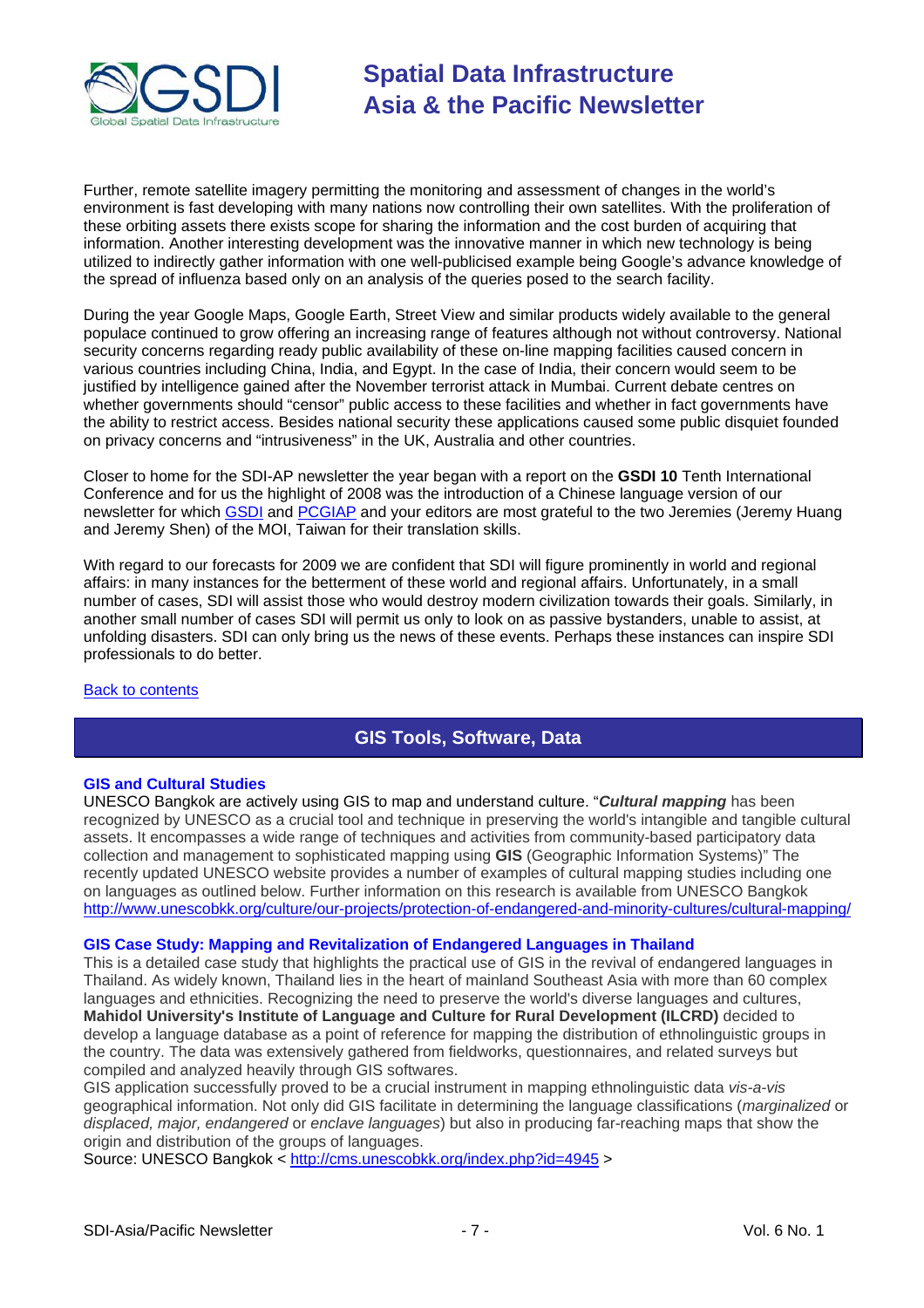

#### Press Release**: New "What-If" Mapping Software Help for Disasters**

**Company:** [Depiction Inc.](http://www.depiction.com/) **Industry:** Emergency Services **Location:** Seattle, WA, United States of America Depiction, Inc., released affordable new "what-if" mapping software for emergency managers and others -- at a price that helps them with their own economic emergencies. Comparable to systems costing \$1,000 and up, Depiction's radically lower price tag of just \$89 makes it "recession-accessible" even for cash-strapped municipalities, nonprofits, and individual volunteers.

Depiction what-if mapping software helps emergency managers and others adjust plans to deal with changes during disasters. Depiction what-if mapping software helps emergency managers and others adjust plans to deal with changes during disasters.

**\*\*\* For critical comment** see the blog at <http://apb.directionsmag.com/archives/5161-Depiction-Launches.html>

#### **Clustering Solution for Google Maps**

Mapeed is a new clustering plug-in solution that has just been launched for Google Maps. Based on a new generation of algorithms Mapeed can compute and display 50,000 markers on a map in a very short time. Source: Google Maps Mania by Keir Clarke <http://feedproxy.google.com/~r/GoogleMapsMania/~3/dGQ4vl9oDQk/clustering-solution-for-google-maps.html>



#### **[Detecting Subtle Changes - ERS-2 & Envisat](http://www.gisdevelopment.net/news/viewn.asp?id=GIS:N_dzbmwoglrj%26Ezine=dec0808%26section=News)**

By combining two or more SAR images of the same site, slight alterations that may have occurred between acquisitions can be detected. This technique, known as SAR interferometry. This technique has the potential to measure centimetre-scale changes in deformation over timespans of days to years. It also has applications for geophysical monitoring of natural hazards, for example earthquakes, volcanoes and landslides, and also in structural engineering, in particular monitoring of subsidence and structural stability. Source: *GIS Development Weekly* December 8, 2008<http://it.moldova.org/stiri/eng/169859/>

http://www.gisdevelopment.net/news/viewn.asp?id=GIS:N\_dzbmwoglri&Ezine=dec0808&section=News

#### **GfK presents a global view of HIV infection**

To mark World AIDS Day on December 1, GfK GeoMarketing is providing a map that illustrates the global distribution of HIV cases (data source: WHO/GfK GeoMarketing; map: GfK GeoMarketing). According to the latest statistics from the World Health Organization (WHO), the highest rates of infection occur in southern Africa and the Russian Federation.The map may be freely distributed and reproduced if the following attribution is included: "Illustration: GfK GeoMarketing".

Source : [http://www.gfk-geomarketing.com](http://www.gfk-geomarketing.com/fileadmin/newsletter/map_of_the_month/12_2008.html)

and *GIS Development* 

[http://www.gisdevelopment.net/news/viewn.asp?id=GIS:N\\_akjrxushpq&Ezine=dec0108&section=News](http://www.gisdevelopment.net/news/viewn.asp?id=GIS:N_akjrxushpq&Ezine=dec0108§ion=News)

#### **Fine-scale terrain detail of Australia released**

The Commonwealth Scientific and Industrial Research Organisation (CSIRO), Australia's national science agency, is building a three-dimensional computer model of Australia's ground surface topography at scales never seen before. "The new one-second Digital Elevation Model (DEM) provides nearly ten times finer resolution and much greater detail than previous models," says CSIRO researcher and project leader, Dr John Gallant. "It dramatically improves our understanding of Australia's landscape and this will transform the management of Australia's water resources." Source: [http://www.csiro.au,](http://www.csiro.au/news/Digital-Elevation-Model-Released.html)

*GIS Development* [http://www.gisdevelopment.net/news/viewn.asp?id=GIS:N\\_dlhgwabrop](http://www.gisdevelopment.net/news/viewn.asp?id=GIS:N_dlhgwabrop)



#### **Corals Indicate Another Sumatra Quake Is Likely**

With coral reefs as their tea leaves, scientists are forecasting that in the next several decades there will be another major earthquake along the Sunda fault off Sumatra like the one that spawned the catastrophic tsunami of Dec. 26, 2004.

Source: *Science,* "Earthquake Supercycles Inferred from Sea-Level Changes Recorded in the Corals of West Sumatra", <http://www.sciencemag.org/cgi/content/abstract/322/5908/1674>and *New York Times* <http://www.nytimes.com/2008/12/16/science/16obquake.html>

[Back to contents](#page-0-0)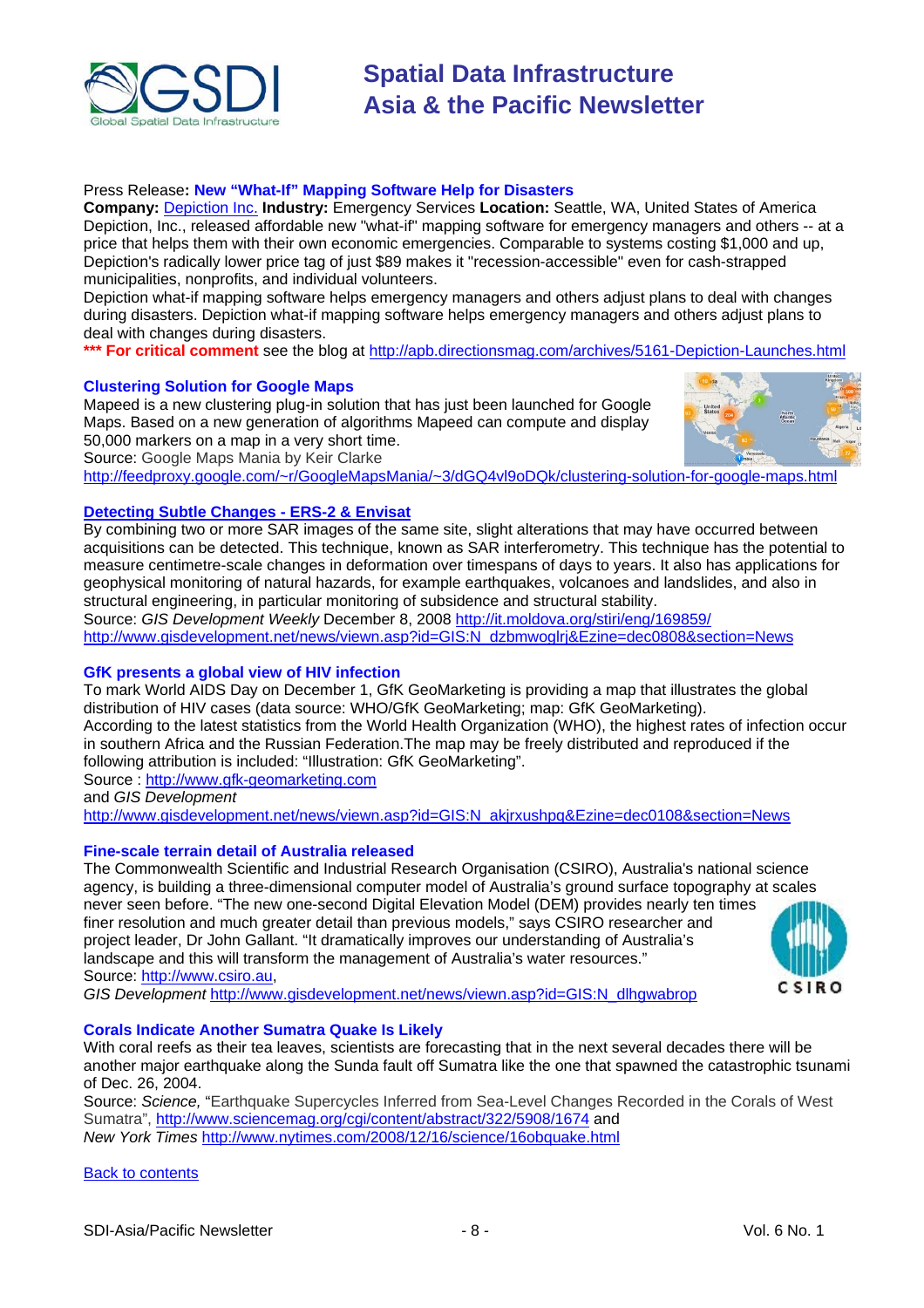<span id="page-8-0"></span>

#### **News from abroad**

*"This section has been included to highlight some of the developments happening outside the region which demonstrate SDI in action.* 

The **United States Federal Geographic Data Committee (FGDC) 2008 Winter Newsletter** is now available from:<http://www.fgdc.gov/fgdc-news/2008-winter-newsletter>

#### **[Thematic mapping techniques - a summary](http://feeds.feedburner.com/~r/thematicmapping/~3/477544057/blog-post.html)**

Thematic maps have become a primary mechanism for summarising and communicating the increased volumes of geographically related information. This blog post provides a summary of the most common thematic mapping techniques.

[Jaques Bertin](http://en.wikipedia.org/wiki/Jacques_Bertin) (1967) established a graphic system of *visual variables*, which represents an universally recognized theory of the cartographic transcription of geographical information (Koch, 2001). [Visual variables](http://www.infovis-wiki.net/index.php?title=Visual_Variables) describe the perceived differences in map symbols that are used to represent geographical phenomena (Slocum et al., 2005). Bertin's system has been subsequently modified by various cartographers (Koch, 2001), and the visual variables presented below are based on Slocum et al. (2007), which add 3-D symbolisation.

Further information is available from: Thematic Mapping blog ( <http://blog.thematicmapping.org/>) <http://blog.thematicmapping.org/2008/12/blog-post.html>

#### **Landsat archive to be open**

In early 2009 the entire archive of the American Landsat remote sensing program will be available for free and on-line. On April 21, 2008 representatives of the U.S. Geological Survey (USGS) - the Landsat system Operator - announced that access to the archive of Landsat images, collected for over 35 years, will become free soon. Interior Secretary Dirk Kempthorne has recently comfirmed that this plan is still in force.

Source: GIS Development

http://www.gisdevelopment.net/news/viewn.asp?id=GIS:N\_cnfriztabo&Ezine=dec1508&section=News

#### **[Maryland Launches Greenprint Map](http://vector1media.com/spatialsustain/?p=1676)**



This week Martin O'Malley, the governor of the state of Maryland, launched Green Print, an interactive map for conserving ecologically valuable lands. This online system was developed through a collaborative effort of the Maryland Departments of Agriculture, Natural Resources and Planning, Towson University's Center for Geographic Information Sciences and ESRI, with the aim of engaging citizens and other community leaders to limit sprawl in the state.

SOURCE: Vector 1<http://vector1media.com/spatialsustain/?p=1676>

#### **UK Location Strategy: A Signal to Invest**

A [Location Strategy for the UK](http://www.communities.gov.uk/publications/communities/locationstrategy) has recently been released. The document outlines national objectives for extending spatial technologies and services throughout the UK with several key areas of focus including metadata, core reference data, licensing, governance, data exchange and education. It should be taken as a sign that the UK government has awoken to the fact that the country can substantially expand the economy and create opportunities for the 21st century.

SOURCE: Vector 1<http://vector1media.com/vectorone/?p=1554>

#### **United States death map revealed**

A map of natural hazard mortality in the United States has been produced. The map, featured in BioMed Central's open access *International Journal of Health Geographics*, gives a county-level representation of the likelihood of dying as the result of natural events such as floods, earthquakes or extreme weather. SOURCE: Eureka Alert [http://www.eurekalert.org/pub\\_releases/2008-12/bc-usd121508.php](http://www.eurekalert.org/pub_releases/2008-12/bc-usd121508.php) and *GIS News* [http://www.gisdevelopment.net/news/viewn.asp?id=GIS:N\\_mplqkagfcr&Ezine=dec2208&section=News](http://www.gisdevelopment.net/news/viewn.asp?id=GIS:N_mplqkagfcr&Ezine=dec2208§ion=News)

#### **DMCii, UK, launches free satellite imaging initiative**

Satellite imaging provider DMCii has announced that it will provide free DMC constellation satellite imagery for scientists to support global environmental monitoring projects.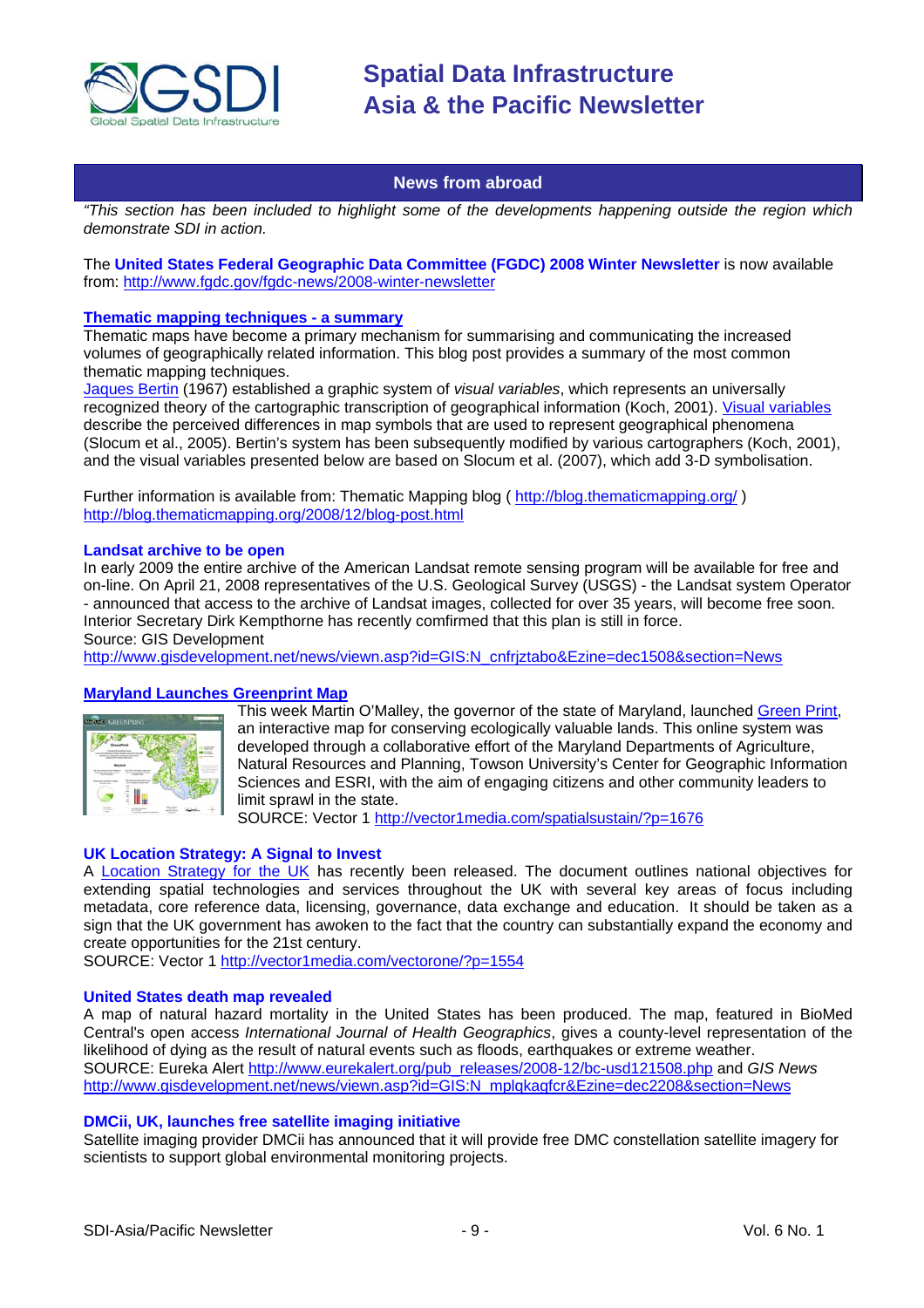<span id="page-9-0"></span>

#### Source: [http://www.ballard.co.uk](http://www.ballard.co.uk/press_releases/company_releases.aspx?lang=English(uk)&story=1323) and GIS News

http://www.gisdevelopment.net/news/viewn.asp?id=GIS:N\_vjgnikmwrx&Ezine=dec2908&section=News

#### **Crime mapping gives neighbourhood picture**

Melton (UK) residents now have access to the latest local crime information at their fingertips through a new interactive crime mapping website. Accessible via the front page of Leicestershire Police's website (www.leics.police.uk) the map provides an opportunity for people to see where crime has happened, make comparisons with other areas and learn how crime is being tackled by their neighborhood policing team. Source: *GIS News* [http://www.gisdevelopment.net/news/viewn.asp?id=GIS:N\\_enjsqygrdf](http://www.gisdevelopment.net/news/viewn.asp?id=GIS:N_enjsqygrdf) and *Melton Time*s <http://www.meltontimes.co.uk>

#### [Back to contents](#page-0-0)

### **Books and Journals**



#### *Desktop GIS* **by Gary Sherman**

USA: Desktop GIS shows you how to assemble and use an Open Source GIS toolkit. You'll find strategies for choosing a platform, selecting the right tools, integration, managing change, and getting support. You'll get a good introduction to using the many tools available so vou can visualize, digitize, and analyze your own mapping data. Publisher: O'Reilly<http://oreilly.com/catalog/9781934356067/index.html>

#### **[Spatial Management of Risks](http://newsletter.directionsmag.com/link.php?M=145624&N=1113&L=22542)**

Spatial analysis is an increasingly important tool for detecting and preventing numerous risk and crisis phenomena such as floods in a geographical area. This book concentrates on examples of prevention but also gives crisis control advice and practical case studies. Some chapters address urban applications in which vulnerabilities are concentrated in an area; others address more rural areas with more scattered phenomena. From Wiley-ISTE, 2008.





#### **[Quality Aspects in Spatial Data Mining](http://newsletter.directionsmag.com/link.php?M=145624&N=1138&L=22979)**

Substantial progress has been made toward developing effective techniques for spatial information processing in recent years. This science deals with models of reality in a GIS, however, and not with reality itself. Therefore, spatial information processes are often imprecise, allowing for much interpretation of abstract figures and data. *Quality Aspects in Spatial Data Mining* introduces practical

and theoretical solutions for making sense of the often chaotic and overwhelming amount of concrete data available to researchers. From CRC, 2008.

#### **[Desertification and Risk Analysis Using High and Medium Resolution Satellite Data: Training Workshop](http://newsletter.directionsmag.com/link.php?M=145624&N=1138&L=22980)  on Mapping Desertification**

This publication collects the results of a practical experience of survey, through the direct control of satellite images from high to medium resolution, over areas subjected to desertification problems. The problems of the local population are closely tied to the equilibrium in the management of the territory, which is compromised by the difficulties of maintaining traditional methodologies of management. The new survey technologies, based on the Remote Sensing and Geographic Information System, allow analyzing the details of the present situation and point out the dynamism of the phenomena and the impacts with anthropogenic activities. From Springer, 2008

#### **[Advanced Data Warehouse Design: From Conventional to Spatial and Temporal Applications \(Data-](http://newsletter.directionsmag.com/link.php?M=145624&N=1138&L=22978)Centric Systems and Applications)**

A data warehouse stores large volumes of historical data required for analytical purposes. This data is extracted from operational databases; transformed into a coherent whole using a multidimensional model that includes measures, dimensions, and hierarchies; and loaded into a data warehouse during the extraction-transformationloading (ETL) process. For researchers this book serves as an introduction to the state of the art on data warehouse design, with many references to more detailed sources. Providing a clear and a concise presentation of the major concepts and results of data warehouse design, it can also be used as the basis of a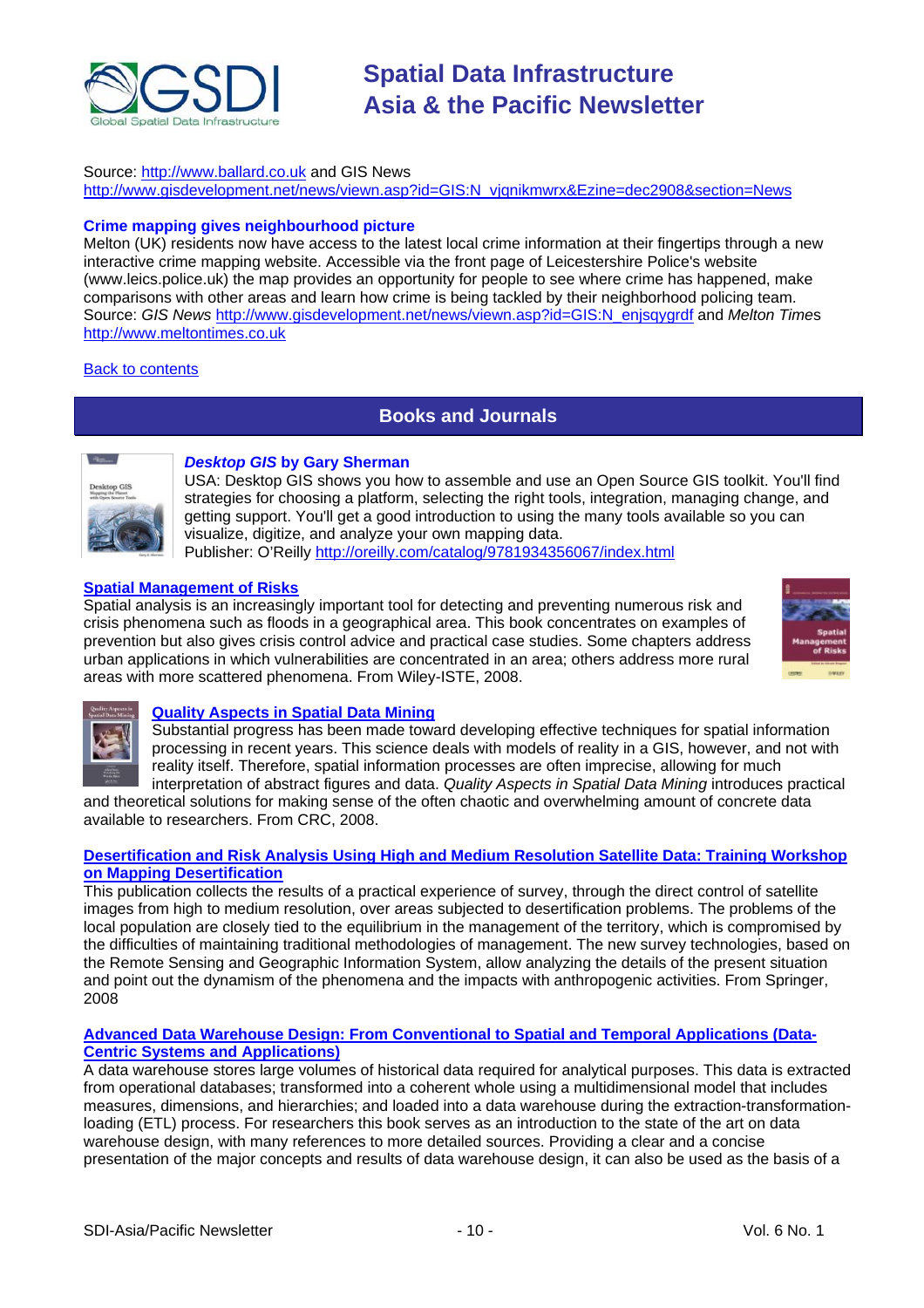

graduate or advanced undergraduate course. The book may help experienced data warehouse designers to enlarge their analysis possibilities by incorporating spatial and temporal information. Finally, experts in spatial databases or in geographical information systems could benefit from the data warehouse vision for building innovative spatial analytical applications. From Springer, 2008

#### **November/December 2008 NGA Pathfinder Magazine Now Online**

#### Published by **National Geospatial-Intelligence Agency**

The November/December issue of the *Pathfinder* is available online at: [www.nga.mil.](http://www.nga.mil/) This issue, titled "Foundation Data and Technology," explores the relationship of foundation data and technology and the groundwork they lay for the agency's success.

#### **[Springer Handbook of Geographic Information](http://newsletter.directionsmag.com/link.php?M=145624&N=1161&L=23108)**

Computer science provides a powerful tool that was virtually unknown three generations ago. Computer science has changed the shape of many classical domains. Often domains have become more similar than before. On the other hand new applications have emerged that were technically not feasible without the support of a computer. Those developments lead to new high-level domains. One of them is Geographic Information. Some of the classical fields of knowledge are geodesy (surveying), cartography, and geography. Electronics have revolutionized geodetic methods. Cartography has faced the dominance of the computer that results in simplified cartographic products. All three fields make use of basic components such as the Internet and databases. From Springer, 2008.

Karen Richardson, "Unlocking the Wealth of Imagery", *Imaging Notes* (Summer 2008) *pp* 26-30 [www.imagingnotes.com](http://www.imagingnotes.com/)

Available from [http://www.esri.com/news/pressroom/08\\_3qtr/richardson\\_imageserver.pdf](http://www.esri.com/news/pressroom/08_3qtr/richardson_imageserver.pdf)



#### **[The Atlas of the Real World](http://www.amazon.com/gp/product/0500514259?ie=UTF8&tag=vectmedi-20&linkCode=xm2&creativeASIN=0500514259)** (2008)

By Daniel Dorling, Mark Newma, Anna Barford 366 cartograms cover a vast array of subjects, providing a definitive reference on how regions and countries compare in resources, production, consumption, and more. From Thames & Hudson.

### **[National Geographic Visual Atlas of the World](http://www.amazon.com/gp/product/1426203322?ie=UTF8&tag=vectmedi-20&linkCode=xm2&creativeASIN=1426203322)** (2008)

From National Geographic

Thematic maps enhance the global coverage, detailing trends and characteristics of today's critical issues: natural resources, energy, population, religion, economy and trade, conflict, climate change.



Also from National Geographic:

**[National Geographic Atlas of the World, Eighth Edition](http://www.amazon.com/gp/product/0792275438?ie=UTF8&tag=vectmedi-20&linkCode=xm2&creativeASIN=0792275438)** (2004) The National Geographic Society completely revised its full-size (47-cm.) world atlas, last published in 1992



### **[Assessing the Accuracy of Remotely Sensed Data: Principles and Practices, Second](http://newsletter.directionsmag.com/link.php?M=145624&N=1186&L=23261)**

**[Edition](http://newsletter.directionsmag.com/link.php?M=145624&N=1186&L=23261)** < <http://www.amazon.com/exec/obidos/ASIN/1420055127/directionsm00-20>> The field of accuracy assessment of maps derived from remotely sensed data has continued to grow since the first edition of this groundbreaking book published in 1999. As a result, this muchanticipated new edition was significantly expanded and enhanced to reflect growth in the field. This revision includes four new chapters on such topics as positional accuracy and using accuracy assessment as an intermediate step in image classification. Additionally, the authors devote an entire chapter to the fuzzy accuracy assessment process and include a 16-page color

insert. A new case study represents current complications and issues of interest, while a new order of chapters makes the presentation more effective. From CRC, 2008.

[Back to contents](#page-0-0)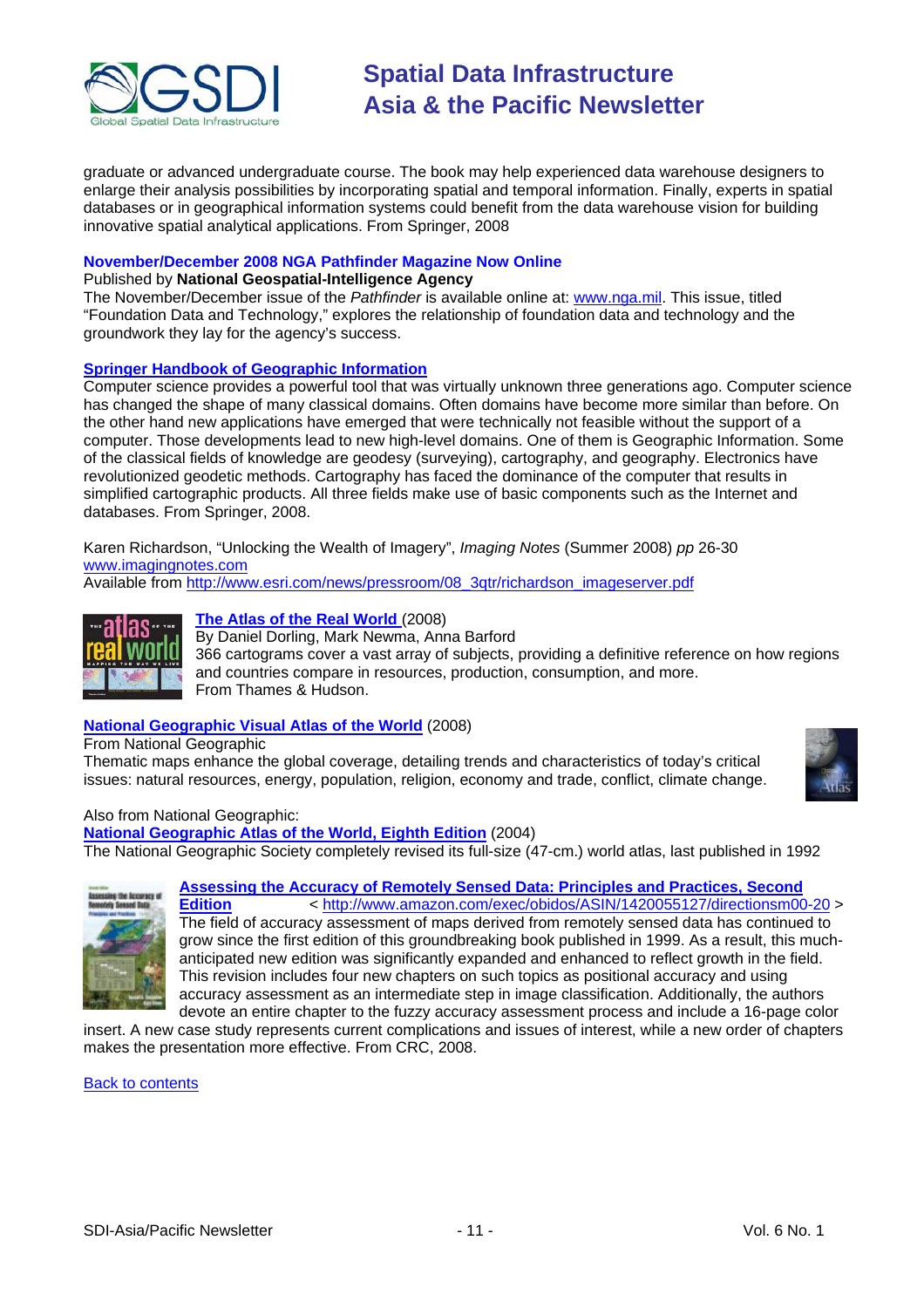<span id="page-11-0"></span>

### **Just for Fun !**

#### **Giant Map Is Unveiled to Explain Giant Plan – US President Inauguration**



How do you plan for an event that some are calling the largest in U.S. history? You get a map that's almost as big as the city itself. Okay, that's an exaggeration. But at a morning news conference, the Armed Forces Inaugural Committee showed reporters a 40 foot-by-40-foot map that they are using to plan for President-elect Barack Obama's inauguration Jan. 20, going over things as



diverse as security to portable toilets to video screens.

It was like a giant play area for kids, complete with models of the Washington Monument and U.S. Capitol and the White House, and color-coded grids. (National Mall in green! Ellipse in light

blue!) Source: *Washington Post*

[http://voices.washingtonpost.com/inauguration-watch/2008/12/giant\\_map\\_is\\_unveiled\\_to\\_expla.html](http://voices.washingtonpost.com/inauguration-watch/2008/12/giant_map_is_unveiled_to_expla.html)

#### **UK Postal Workers Question Software's Suggested Walking Pace**

The system called Pegasus Europe Geo-route, used by the Royal Mail, calculates the optimum post load that can be delivered by staff. The new goal is 4 miles per hour or 15 minute miles. Until now the goal pace was 2. 5 miles/hour. Remember, besides the actual walking the workers typically carry bags, pick up mail, get signatures, etc. A reporter, a runner, couldn't make the pace! Source: [The Scotsman](http://thescotsman.scotsman.com/uk/Computer--says-this-postman.4787340.jp) 

#### **[Worldwide Flight Patterns in 24-hours](http://apb.directionsmag.com/archives/5145-Worldwide-Flight-Patterns-in-24-hours.html)**

Courtesy of **Wired's Autopia blog**, researchers at Zurich's School of Applied Science built a video that simulates the flight paths of airline traffic around the world in one 24-hour period. The video appears below but also check out the entire blog post as it has other videos showing air traffic in and out of ATL, FEDEX's daily traffic and a video of European traffic that goes into 3D mode.

Source: Wired Autopia blog<http://blog.wired.com/cars/2008/12/earlier-this-ye.html> *Directions Magazine* <http://apb.directionsmag.com/archives/5145-Worldwide-Flight-Patterns-in-24-hours.html>

#### **Pothole Map Inadequate for Lawsuits, Court Finds**

In a blow to the **New York State Trial Lawyers Association**, the state's highest court ruled on Thursday that the association's famous pothole map was not sufficiently clear and therefore did not give two injured people the right to win civil judgments against New York City under the city's Pothole Law. SOURCE: *New York Times* blog

<http://cityroom.blogs.nytimes.com/2008/12/18/pothole-map-inadequate-for-injury-claims-court-finds/?hp>

#### [Back to contents](#page-0-0)

### **Training Opportunities**

#### **National Remote Sensing Centre (NRSC) (Department of Space, Government of India)** offers training course to resource scientists and technologists in various disciplines of application.

-- Introduction to GIS and its Applications (4 week course), March 2-27, 2009

NRSC recently was formed as a new agency, using people and assets from the old National Remote Sensing Agency run by the Department of Space. The move was announced on 1 September 2008. The NRSC will be one of the centres of the Indian Space Research Organisation.

Further information is available from:<http://www.nrsa.gov.in/training/trainingnrsa.html>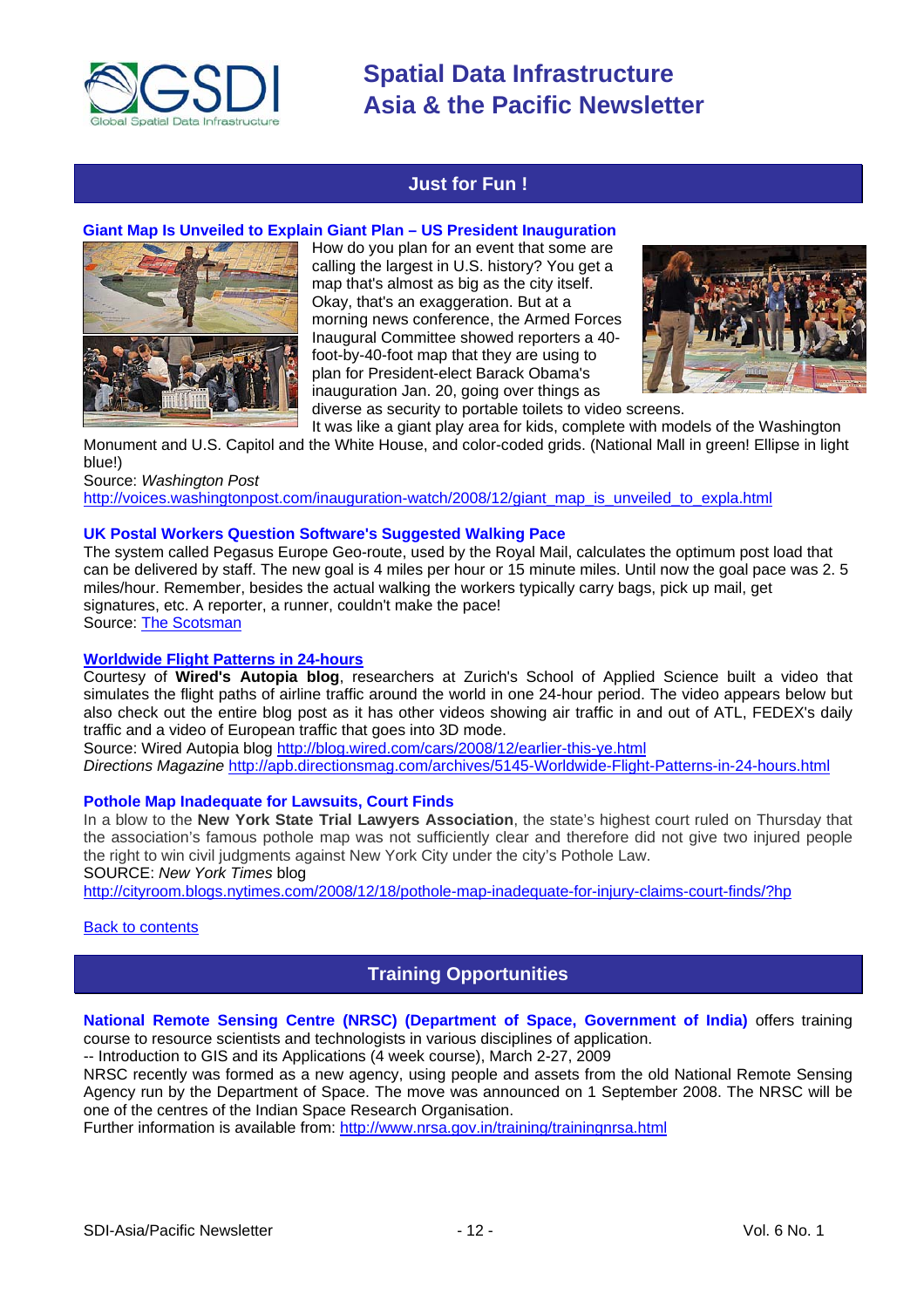<span id="page-12-0"></span>

#### **Pre-Conference WORKSHOPS at the 2<sup>nd</sup> International Conference on Earth Observation for Global Changes (EOGC2009)** 25-29 May 2009, Chengdu, China <http://www.eogc2009.com.cn/>

Pre-Conference workshops include:

- W1: Satellite Observation of Biomass Burning
- W2: Remote Sensing of the Coastal Ecosystems
- W3: Land-cover Classification using High-resolution Satellite Images

#### **3D Workshop**

The third 3D-Arch workshop on 3D Virtual Reconstruction and Visualisation of Complex Architectures will be held in Italy, 25-28 February 2009. Topics for the workshop include image and range-based 3D modelling of complex sites and architectures. It will also cover data registration and integration, and automated modelling techniques. <http://www.3d-arch.org/>

#### **International Workshop of Experts on Global Environmental Change in sub-Saharan Africa**

The ICSU Regional Office for Africa (ICSU ROA), in collaboration with the National Research Foundation (NRF) and its partners is organizing an international workshop of experts on Global Environmental Change (including Climate Change and Adaptation) in sub-Saharan Africa. The workshop will be held in Pretoria, South Africa, on 9-11 February 2009.

The workshop is open to researchers and policy-makers in public and private institutions and organizations (government, academia, industry, UN-agencies and NGOs) who are interested in contributing to the implementation of the ICSU ROA science plan on Global Environmental Change (including Climate Change and Adaptation) in sub-Saharan Africa.

The workshop will focus on the following themes

- Project GC01: Land Degradation, Biodiversity Loss and Human Well-being in Africa.
- Project GC02: Climate change and its impact on rainfall in Africa.
- Project GC03: Resilience of Food Supply Systems.
- Project GC04: Water Resources and their Governance.
- Project GC05: Atmospheric Composition Change.
- Project GC06: Africa's Oceanographic Uniqueness

The programme will comprise of a limited number of keynote lectures and a poster session, with more time allocated to group discussions on preparation of research projects. Participants wishing to present posters are requested to submit their abstracts to the ICSU ROA secretariat before 19 December 2008. See call for participation: [http://www.icsu-africa.org/docs/iwegec\\_call.pdf](http://www.icsu-africa.org/docs/iwegec_call.pdf)

#### [Back to contents](#page-0-0)

### **Funding Opportunities, Awards, Grants**

#### **The 8th Geospatial Solutions Applications Contest**

Enter the Geospatial Solutions Applications Contest for your chance to win GeoExpress Tools software from LizardTech, a GPS Bluelogger with XMap 5.2 Professional software from DeLorme, or an ERDAS TITAN GeoHub! Plus, top entries will be published on the *Geospatial Solutions* Web site. To enter submit a 500-word (approx) description of your innovative or costeffective application of geospatial technologies, use the form and



instructions available from:<http://www.geospatial-solutions.com/applicationsContest> (Source: Geospatial Solutions)

**NAVTEQ Global LBS Challenge** - Over \$5.25 million in cash and prizes is up for grabs in this year's NAVTEQ



Global LBS Challenge, the premier event in the LBS industry. Winners receive unparalleled recognition and marketing exposure to launch their mobile LBS application. Website: [www.LBSChallenge.com](http://newsletter.directionsmag.com/link.php?M=145624&N=989&L=22183) **APAC registration Deadline February 13, 2009.**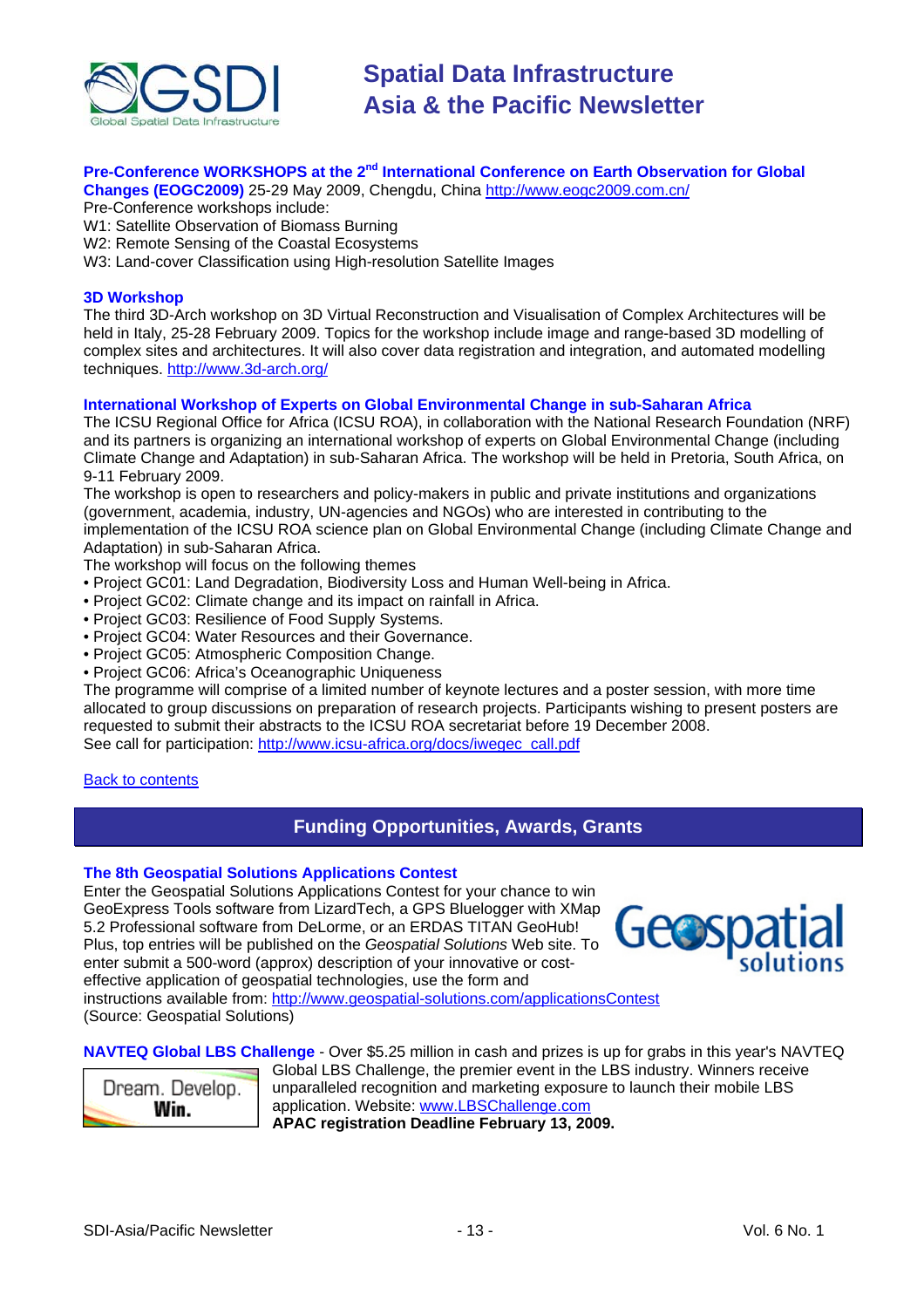<span id="page-13-0"></span>

#### **Google Wants You to Know**

#### **Proposal submissions have now closed on 22 December, 2008**

Google.org has just launched an exciting new grants program. [Geo Challenge Grants](http://www.google.org/geochallenge.html) will award grants to NGOs around the world to create projects using online mapping tools, such as Google Maps and Google Earth. The program is an open application process that will award grants up to \$100,000. Source: *[Directions Magazine](http://apb.directionsmag.com/archives/5019-Google-Wants-You-to-Know.html)*, *[GIS News](http://www.gisdevelopment.net/news/viewn.asp?id=GIS:N_ucoibvzlfg&Ezine=nov1008§ion=News)*

#### **China Scholarship at UNSW**

The China Scholarship Council will award an unspecified number of post doctoral scholarships at the University of New South Wales. The scholarships are for study under Dr Linlin Ge, a world renowned expert in the use of space-based interferometric synthetic aperture radar

Source: *Asia Survey Magazine* <http://www.asmmag.com/news/Professor%20linlin%20Ge%20scholoarship>

#### **ENRICHMENT GRANTS to attend at the 2<sup>nd</sup> International Conference on Earth Observation for Global Changes (EOGC2009)** 25-29 May 2009, Chengdu, China <http://www.eogc2009.com.cn/>

A limited number of enrichment grants will be available to provide financial support for attendees from developing countries. Applicants for enrichment funds should write a brief email to [eogc2009@gmail.com n](mailto:eogc2009@gmail.com)o later than 15 March, 2009 indicating his/her needs (such as a rough budget) and should:

- reside in developing (ODA) countries or countries in transition (excluding the host country);
- have no or insufficient funds from other sources to support their participation;
- present a paper at the event; and
- include a letter of acceptance of a full paper from the Scientific Committee.

#### [Back to contents](#page-0-0)

### **Employment Opportunities**

#### **GeoSpatial Database Consultant**

Melbourne, Australia

A leading GIS organisation is looking to hire a driven Geo Spatial Database Consultant. Working in a dynamic, friendly team in an open plan office environment, you will be an integral member of this growing organisation. Currently working with many large scale clients, you will have access to cutting edge technology and will not only sink your teeth into the technical world of this organisation but also provide a key consulting face for clients.

PLEASE NOTE: You must be an Australian resident/citizen or have a valid work visa or work rights for Australia to apply for this role.

Diversiti Pty Ltd Simone Connell Phone Number: 03 8629 1164 [simone.connell@diversiti.com.au](mailto:simone.connell@diversiti.com.au)

#### [Back to contents](#page-0-0)

### **Conferences, Events**

#### **Call for Papers for GSDI 11**

Rotterdam, The Netherlands, 15-19 June 2009

- all FULL PAPERS submitted to this joint conference arriving on of before **1 December 2008** will be considered for inclusion in a refereed BOOK to be distributed at the conference or in a refereed SPECIAL ISSUE of the International Journal of Spatial Data Infrastructure Research (IJSDIR) to be published after the conference. Additional full papers received by **1 April 2009** also will be considered for the Special Issue of IJSDIR. Source:<http://gsdi.org/gsdi11/papers.html>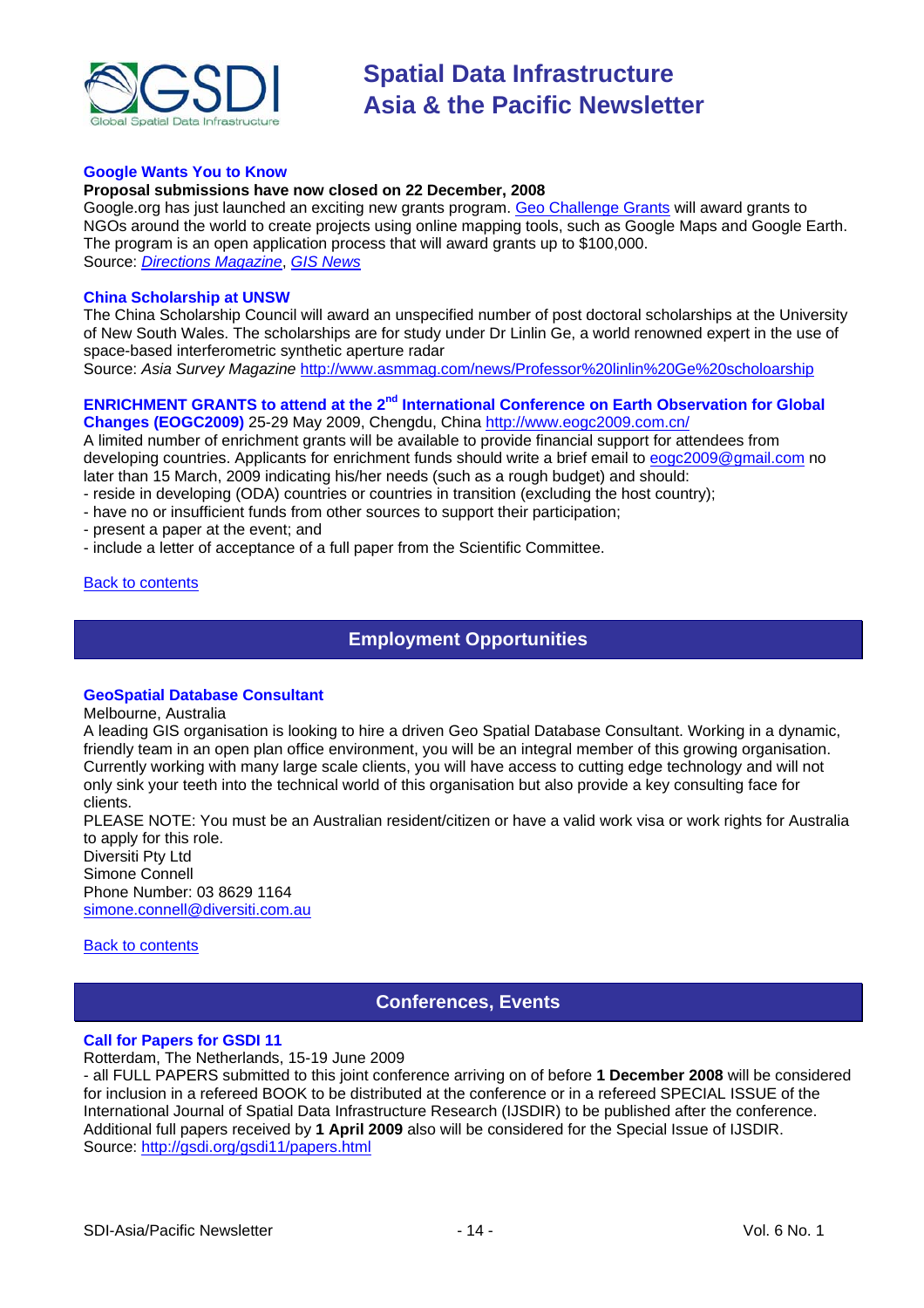

For upcoming events of global or major international interest, please visit the *upcoming conference list* on the GSDI website.

| <b>Date</b>            | <b>Location</b>                       | <b>Event</b>                                                                                                                                                                                                                                                                                                                                                                                                                                                                                                                                                                                                                                                                                                                                                                                                         |
|------------------------|---------------------------------------|----------------------------------------------------------------------------------------------------------------------------------------------------------------------------------------------------------------------------------------------------------------------------------------------------------------------------------------------------------------------------------------------------------------------------------------------------------------------------------------------------------------------------------------------------------------------------------------------------------------------------------------------------------------------------------------------------------------------------------------------------------------------------------------------------------------------|
| January 2009           |                                       |                                                                                                                                                                                                                                                                                                                                                                                                                                                                                                                                                                                                                                                                                                                                                                                                                      |
| 5-8 January<br>"NEW"   | Harbin, China                         | The First International Conference on LiDAR Technology and<br><b>Remote Sensing Applications (LiDAR 2009)</b>                                                                                                                                                                                                                                                                                                                                                                                                                                                                                                                                                                                                                                                                                                        |
| 19-22 January          | Prague,<br><b>Czech Republic</b>      | <b>Cartography and Geoinformatics for Early Warning and</b><br><b>Emergency Management: Towards Better Solutions?</b><br>Website: http://c4c.geogr.muni.cz/                                                                                                                                                                                                                                                                                                                                                                                                                                                                                                                                                                                                                                                          |
| 19-20 January<br>"NEW" | London                                | The 5th Annual European Geospatial Intelligence Conference<br>(DGI 2009)<br>Website: http://www.wbr.co.uk/dgieurope/                                                                                                                                                                                                                                                                                                                                                                                                                                                                                                                                                                                                                                                                                                 |
| <b>February 2009</b>   |                                       |                                                                                                                                                                                                                                                                                                                                                                                                                                                                                                                                                                                                                                                                                                                                                                                                                      |
| 2-4 February<br>"NEW"  | Mainz, Germany                        | <b>Spatial Information for Sustainable Management of Urban Areas</b><br>Contact: http://www.i3mainz.fh-mainz.de/FIG-Workshop/index.html                                                                                                                                                                                                                                                                                                                                                                                                                                                                                                                                                                                                                                                                              |
| 4-6 February<br>"NEW"  | Kyoto, Japan                          | 3rd GEOSS Asia-Pacific Symposium, Kyoto, Japan<br>Website: http://www.prime-intl.co.jp/geoss/                                                                                                                                                                                                                                                                                                                                                                                                                                                                                                                                                                                                                                                                                                                        |
| 08 - 14 February       | Obergurgl,<br>Osterreich<br>[AUSTRIA] | <b>15th International Geodatic Week</b><br>E-mail: geodaetischewoche@uibk.ac.at<br>Website: http://geodaesie.uibk.ac.at/obergurgl.html                                                                                                                                                                                                                                                                                                                                                                                                                                                                                                                                                                                                                                                                               |
| 9 - 11 February        | Pretoria,<br>South Africa             | <b>International Workshop of Experts on Global Environmental</b><br><b>Change (including Climate Change and Adaptation) in sub-</b><br><b>Saharan Africa</b><br>All correspondence should be sent to: ICSU Regional Office for<br>Africa Fax: +27(0)12-481-4273,<br>Email: d.nyanganyura@icsu-africa.org ; a.enow@icsu-africa.org ;<br>b.mahlalela@icsu-africa.org; k.potgieter@icsu-africa.org<br>See EIS-AFRICA website for more information (www.eis-africa.org)                                                                                                                                                                                                                                                                                                                                                  |
| 9 - 13 February        | La Habana, Cuba                       | <b>Geomatica 2009</b><br>E-mail: informaticahabana@mic.cu<br>Website: www.informaticahabana.com                                                                                                                                                                                                                                                                                                                                                                                                                                                                                                                                                                                                                                                                                                                      |
| 10-13 February         | Hyderabad, India                      | Map World Forum 2009 Contact: info@mapworldforum.org. To be<br>held with Geospatial Science Forum 2009<br>Contact: giscience@gisdevelopment.net<br>Paper Abstract Submission deadline closed<br>Paper abstracts are invited for all technical sessions, seminars,<br>forums and symposiums. Paper abstracts can be submitted online<br>at the conference site www.mapworldforum.org. The theme of the<br>conference this year is 'Geospatial Technology for Sustainable<br>Planet Earth'.                                                                                                                                                                                                                                                                                                                            |
| 11-13 February         | Hyderabad, India                      | <b>Location Summit 2.0</b><br>the first Global Summit on Positioning and Navigation scheduled for<br>February 11 - 13, 2009, to be held at Hyderabad International<br>Convention Centre, Hyderabad, India. The theme for the three-day<br>summit is "Towards Collaborative Model" that will bring together the<br>pioneers, industry leaders and developers who are setting the<br>direction for the future of location technologies and markets.<br>http://www.locationsummit.com/summit/index.htm<br>Conference Brochure:<br>http://www.locationsummit.com/summit/Location Summit.pdf<br><b>Important Dates:</b> Abstract submission $-20th$ October, 2008<br>Acceptance - 5 <sup>th</sup> November, 2008<br>Full Paper - 15 <sup>th</sup> December, 2008<br>Author Registration - 30 <sup>th</sup> December, 2008 |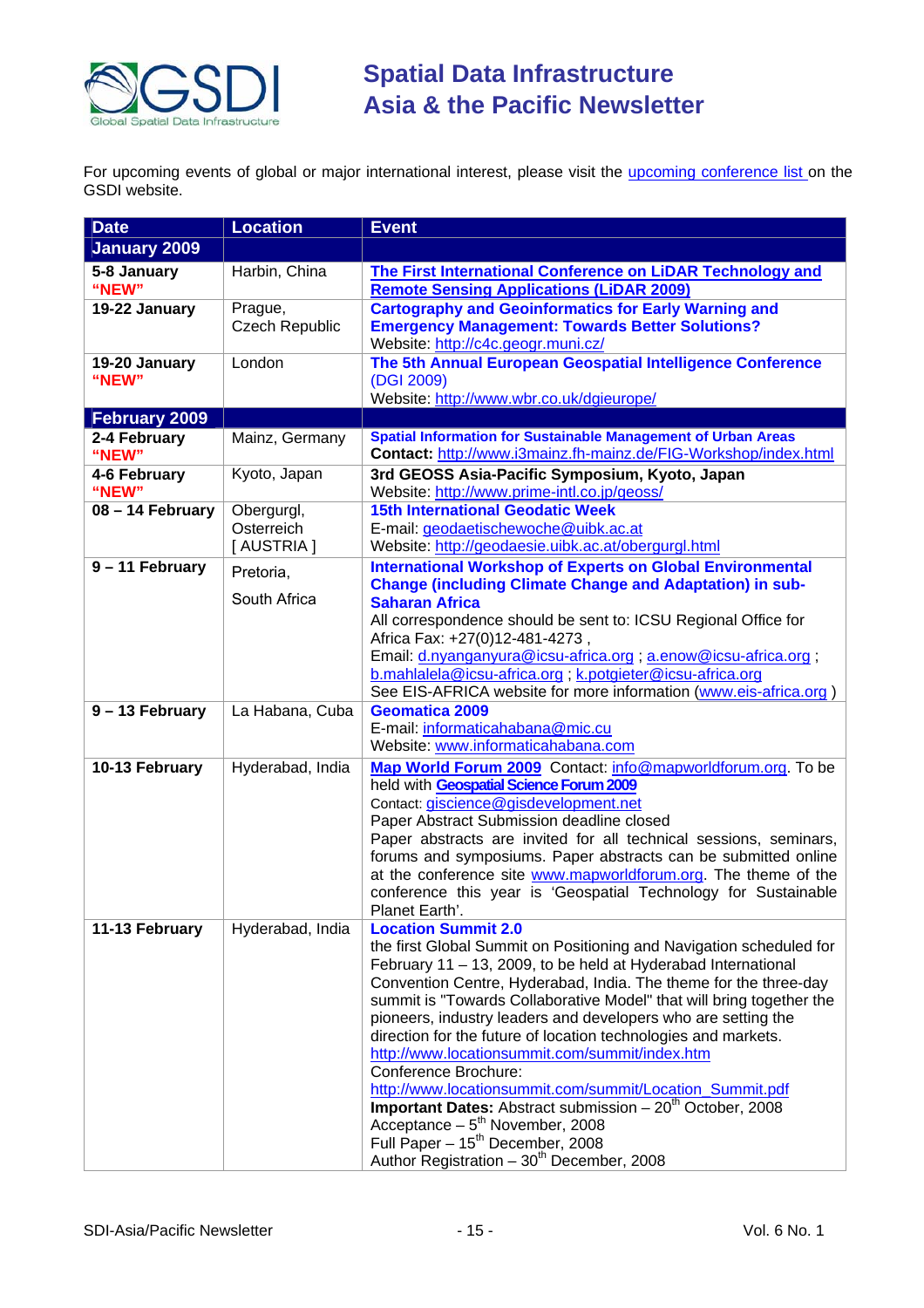

| 25-28 February                | Trento, Italy                               | 3rd International Workshop3D-ARCH 2009<br>3D Virtual Reconstruction and Visualization of Complex<br><b>Architectures</b><br>Website: http://www.3d-arch.org/<br>Dates:<br>Abstract submission (one page A4): Dec 1st, 2008<br>Notification of acceptance: Dec 20th, 2008<br>Deadline for full paper: Jan 30th, 2008<br>$\bullet$                                                                                                                                             |
|-------------------------------|---------------------------------------------|------------------------------------------------------------------------------------------------------------------------------------------------------------------------------------------------------------------------------------------------------------------------------------------------------------------------------------------------------------------------------------------------------------------------------------------------------------------------------|
| <b>March 2009</b>             |                                             |                                                                                                                                                                                                                                                                                                                                                                                                                                                                              |
| 2-6 March                     | Tahiti                                      | 11th Pacific Science Inter-Congress Theme: "Pacific countries<br>and their ocean facing local and global changes". Abstract deadline:<br>October 2008.                                                                                                                                                                                                                                                                                                                       |
| 8-13 March                    | Baltimore,<br>Maryland                      | <b>2009 Annual Conference</b><br>American Society for Photogrammetry & Remote Sensing (ASPRS)<br>http://www.asprs.org/baltimore09/index.html                                                                                                                                                                                                                                                                                                                                 |
| <b>15-22 March</b>            | Istanbul, Turkey                            | 5th World Water Forum Contact: m.giard@worldwatercouncil.org                                                                                                                                                                                                                                                                                                                                                                                                                 |
| 16 - 19 March                 | Tel-Aviv, Israel                            | WG VIII/12 6th EARSeL SIG IS Workshop "IMAGING<br>SPECTROSCOPY: Imaging Spectroscopy: Innovative tool for<br>scientific & commercial environmental applications"<br>E-mail: bendor@post.tau.ac.il<br>Website: www.earsel6th.tau.ac.il                                                                                                                                                                                                                                        |
| <b>22-27 March</b>            | Las Vegas<br>MERICAN GEOGRAPHERS            | Join 8,000 geographers, GIS specialists, and environmental<br>scientists for the latest in research, policy, and applications in<br>geography, sustainability, and GIScience during the AAG Annual<br>Meeting in Las Vegas to be held March 22-27, 2009.<br>Visit http://www.aag.org for additional information.                                                                                                                                                             |
| <b>April 2009</b>             |                                             |                                                                                                                                                                                                                                                                                                                                                                                                                                                                              |
| 19 - 22 April                 | Tampa, FL, USA                              | <b>Geospatial Infrastructure Solutions Conference 2009</b><br>E-mail: info@gita.org<br>Website: http://gita.org<br>The Geospatial Information & Technology Association (GITA) is<br>very pleased to announce that an expanded slate of topics will be<br>covered in more than 100 sessions during GITA's 2009 Geospatial<br><b>Infrastructure Solutions Conference</b>                                                                                                       |
| <b>May 2009</b>               |                                             |                                                                                                                                                                                                                                                                                                                                                                                                                                                                              |
| 3-8 May                       | Eilat,<br><b>Israel</b>                     | FIG Working Week and XXXII General Assembly - New<br>Horizons across the Red Sea - Surveyors Key Role in<br>Accelerated Development Contact: fig@fig.net                                                                                                                                                                                                                                                                                                                     |
| $4-8$ May                     | Stresa,<br>Lago Maggiore,<br>Northern Italy | 33rd ISRSE (The 33rd International Symposium on 'Remote<br><b>Sensing of the Environment')</b><br>http://isrse-33.jrc.ec.europa.eu/index.php?page=home                                                                                                                                                                                                                                                                                                                       |
| 08-11, May                    | Riyadh, Saudi<br>Arabia                     | <b>Remote Sensing Arabia</b><br>Website: www.remotesensingarabia.com                                                                                                                                                                                                                                                                                                                                                                                                         |
| 25-29 May<br><b>June 2009</b> | Chengdu, China                              | <b>EOGC2009 (the Second International Conference on Earth</b><br><b>Observation for Global Changes)</b><br>Website: http://www.eogc2009.com.cn/).<br>The deadline for abstracts closed on 31 December, 2008.<br>Conference web site: http://www.eogc2009.com.cn/<br>Contact:<br>Xianfeng Zhang, Ph.D., Conference Secretariat, EOGC2009<br>Institute of Remote Sensing & GIS, Peking University<br>Beijing 100871, China<br>Tel: 86-10-62759123<br>Email: xfzhang@pku.edu.cn |
|                               |                                             |                                                                                                                                                                                                                                                                                                                                                                                                                                                                              |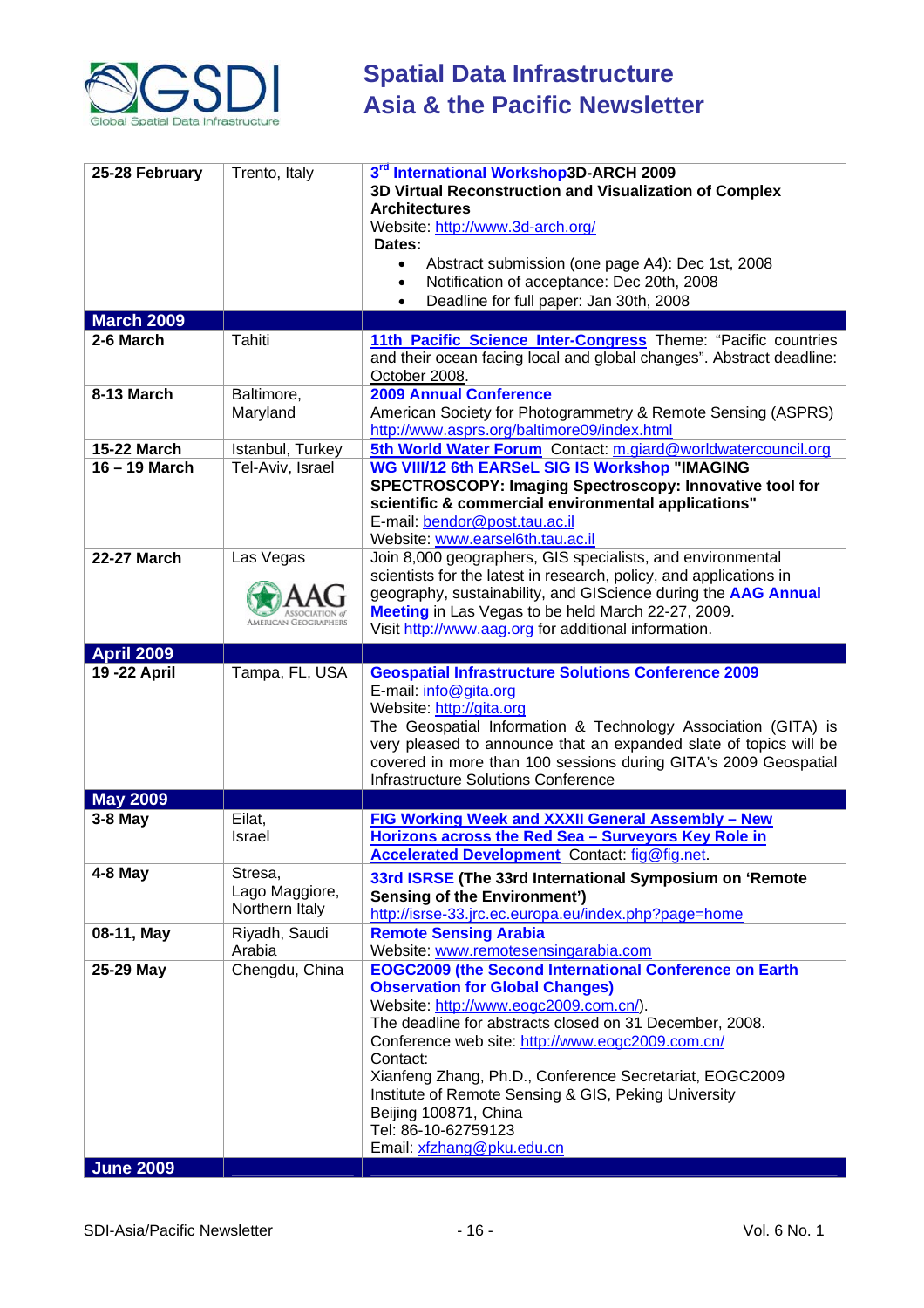

| $01 - 04$ June                                                                                                                        | Vancouver, BC,<br>Canada                                                                            | <b>GeoTec Event 2009</b><br>E-mail: khastings@geoplace.com                                                                                                                                                                                                                                                                                                                                                                                                                                                                                                                                                                                                                                                                                                                                                                                                                                                                                                                                                                                                                                                                                       |
|---------------------------------------------------------------------------------------------------------------------------------------|-----------------------------------------------------------------------------------------------------|--------------------------------------------------------------------------------------------------------------------------------------------------------------------------------------------------------------------------------------------------------------------------------------------------------------------------------------------------------------------------------------------------------------------------------------------------------------------------------------------------------------------------------------------------------------------------------------------------------------------------------------------------------------------------------------------------------------------------------------------------------------------------------------------------------------------------------------------------------------------------------------------------------------------------------------------------------------------------------------------------------------------------------------------------------------------------------------------------------------------------------------------------|
|                                                                                                                                       |                                                                                                     | Website: www.geoplace.com                                                                                                                                                                                                                                                                                                                                                                                                                                                                                                                                                                                                                                                                                                                                                                                                                                                                                                                                                                                                                                                                                                                        |
| 2-5 June                                                                                                                              | Hannover,<br>Germany                                                                                | Call for Papers for the 12th AGILE International Conference<br>Deadline of pre-conference workshop proposals: November 30,<br>2008; Deadline for full paper submissions: December 12, 2008;<br>Deadline for short paper and poster submissions: January 16, 2009<br>http://www.ikg.uni-hannover.de/agile/                                                                                                                                                                                                                                                                                                                                                                                                                                                                                                                                                                                                                                                                                                                                                                                                                                        |
| <b>15-19 June</b>                                                                                                                     | Rotterdam,<br>The Netherlands                                                                       | 11th International Conference on Global Spatial Data<br><b>Infrastructure (GSDI 11)</b>                                                                                                                                                                                                                                                                                                                                                                                                                                                                                                                                                                                                                                                                                                                                                                                                                                                                                                                                                                                                                                                          |
| Theme: Spatial<br>Data<br>Infrastructure<br>Convergence -<br><b>Building SDI</b><br><b>Bridges to</b><br>address Global<br>Challenges | Information:<br>http://www.gsdi.o<br>rg/gsdi11<br>(English) and<br>http://www.gsdi1<br>1.nl (Dutch) | The first call for papers is published at<br>http://www.gsdi.org/gsdi11/papers.html. Please, visit<br>http://www.gsdi.org/gsdi11 for more information. If you want to<br>secure your participation in the GSDI 11 World Conference, it is<br>now possible to register here as well!<br>DEADLINES: 1 December, 2008 and 1 April, 2009<br>Contact information:<br>PCO agency GSDI 11 (BlomBerg Instituut/Geonovum)<br>Esther Stukker, tel. +31 (0)73 - 684 25 25<br>and e-mail: e.stukker@geonovum.nl                                                                                                                                                                                                                                                                                                                                                                                                                                                                                                                                                                                                                                              |
| 22 June 2009                                                                                                                          | Centre for                                                                                          | CFP - FIRST OPEN SOURCE GIS UK CONFERENCE 2009                                                                                                                                                                                                                                                                                                                                                                                                                                                                                                                                                                                                                                                                                                                                                                                                                                                                                                                                                                                                                                                                                                   |
| "NEW"                                                                                                                                 | Geospatial<br>Science,<br>University of<br>Nottingham, UK                                           | Website: http://www.opensourcegis.org.uk<br>The Centre for Geospatial Science of University of Nottingham,<br>Open Source Geospatial Foundation (UK Chapter), ICA Working<br>Group on Open Source Geospatial Technologies, SOSoRNET and<br>Open Knowledge Foundation are organizing the First Open Source<br><b>GIS UK Conference</b><br>The conference has very much international focus and holistic<br>outlook bringing together speakers and delegates from government,<br>academic, industry, software developers, open source<br>communities, geospatial researchers etc. High profile speakers<br>from USA, Canada and all across EU will be giving presentations<br>and hands on workshops for the conference.<br>The key aims of this conference are:<br>1. to hear presentations from government, academic, industry and<br>policy makers on open source geospatial technologies<br>2. to provide platform to network and develop ideas for future<br>collaborative work in open source GIS<br>3. to understand current developments in open source GIS<br><b>Contributions are invited</b> but are not limited to the following topic |
|                                                                                                                                       |                                                                                                     | areas:<br>* State of the Art developments in Open Source GIS<br>* Open Source GIS in Education<br>* Interoperability and standards - OGC, ISO/TC 211<br>* Open Source GIS application use cases : Government,<br>Participatory GIS, Location based services, Health, Energy, Water,<br>Climate change etc<br>* Web processing services<br>* Open architectures, open content<br>* Case studies of open source implementations<br>* Open Source GIS Internationalisation and Localisation<br>* Using Open Source GIS with proprietary software<br>* Transition to Open Source GIS<br>* Open Source GIS business models                                                                                                                                                                                                                                                                                                                                                                                                                                                                                                                            |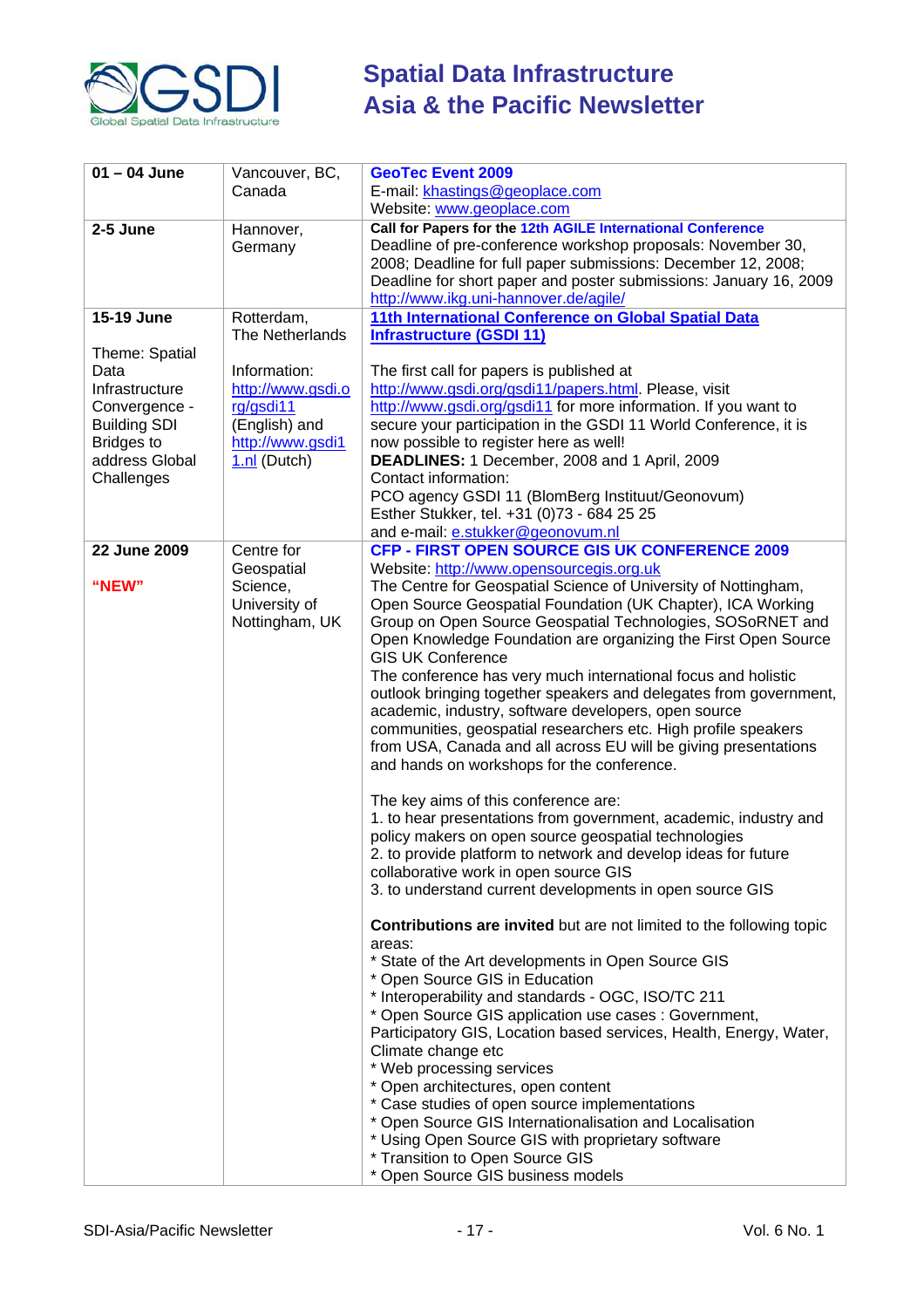

|                                    |                            | * Open Source GIS implementation and deployment case studies<br>* Sensor Web enablement                                                  |
|------------------------------------|----------------------------|------------------------------------------------------------------------------------------------------------------------------------------|
|                                    |                            | * Hands-on workshops on using and developing open source GIS                                                                             |
|                                    |                            | tools                                                                                                                                    |
|                                    |                            | Abstracts (max 500 words) can be submitted to                                                                                            |
|                                    |                            | Suchith.Anand@nottingham.ac.uk before 15 March 2009. Abstracts                                                                           |
|                                    |                            | will be reviewed by the members of the program committee. There<br>will be two parallel sessions for the accepted presentations from our |
|                                    |                            | call for papers in addition to the hands on workshops. Speakers of                                                                       |
|                                    |                            | accepted papers and workshop presenters will get complimentary                                                                           |
|                                    |                            | conference registration. The conference registration will be                                                                             |
|                                    |                            | activated on March 15, 2009. In order to reserve your place, please<br>register online.                                                  |
|                                    |                            | <b>IMPORTANT DATES:</b>                                                                                                                  |
|                                    |                            | * Abstracts Submission deadline: 15 February 2009                                                                                        |
|                                    |                            | * Notification of acceptance: 15th March 2009                                                                                            |
|                                    |                            | * Final papers delivered by: 15 May 2009<br>* OSGEO UK Live Software demo submission deadline: 30 April                                  |
|                                    |                            | 2009                                                                                                                                     |
|                                    |                            | * Notification of acceptance: 15th May 2009                                                                                              |
| <b>July 2009</b>                   |                            |                                                                                                                                          |
| <b>7-11 July</b>                   | Cape Town,<br>South Africa | 2009 IEEE International Geoscience & Remote Sensing<br><b>Symposium (IGARSS)</b> www.igarss09.org                                        |
| 13-14 July                         | Oxford, UK                 | <b>GEOSENSOR NETWORKS 2009</b>                                                                                                           |
| "NEW"                              |                            | Website: http://www.comlab.ox.ac.uk/geosensornetworks/                                                                                   |
|                                    |                            | Sponsored by: University of Oxford                                                                                                       |
|                                    |                            | Papers to be published by Springer<br><b>IMPORTANT DATES:</b>                                                                            |
|                                    |                            | Paper Submission: 3 April 2009                                                                                                           |
|                                    |                            | Notification of Acceptance: 27 April 2009                                                                                                |
|                                    |                            | Camera Ready Papers Due: 5 May 2009                                                                                                      |
| 13-17 July                         | San Diego, CA,             | Conference: 13-14 July 2009<br>29 <sup>th</sup> ESRI International User Conference                                                       |
|                                    | <b>USA</b>                 | The deadline for abstract submissions has been extended to                                                                               |
|                                    |                            | November 14, 2008:                                                                                                                       |
|                                    |                            | Abstracts can be submitted at www.esri.com/ucpapers                                                                                      |
| <b>August 2009</b><br>4 - 7 August | Bali - Indonesia           | 10th South East Asian Survey Congress (SEASC '09) Hosted by                                                                              |
|                                    |                            | Bakosurtanal (Indonesia's land information agency)                                                                                       |
|                                    |                            | Contact: dkirana@bakosurtanal.go.id                                                                                                      |
| 3-14 August                        | Rio de Janeiro,            | <b>XXVII General Assembly of the International Astronomical</b>                                                                          |
| <b>September</b>                   | <b>Brazil</b>              | <b>Union</b>                                                                                                                             |
| 2009                               |                            |                                                                                                                                          |
| $9 - 12$                           | Beijing, China             | 6th International Symposium on Digital Earth                                                                                             |
| <b>September</b>                   |                            | E-mail: ISDE6@ceode.ac.cn                                                                                                                |
|                                    |                            | Website: http://www.isde6.orgk                                                                                                           |
| $21 - 25$                          | Venice, Italy              | <b>OceanObs '09</b><br>http://oceanobs09.net/                                                                                            |
| <b>September</b>                   |                            |                                                                                                                                          |
|                                    |                            |                                                                                                                                          |
|                                    |                            |                                                                                                                                          |
|                                    |                            |                                                                                                                                          |
| October 2009                       |                            |                                                                                                                                          |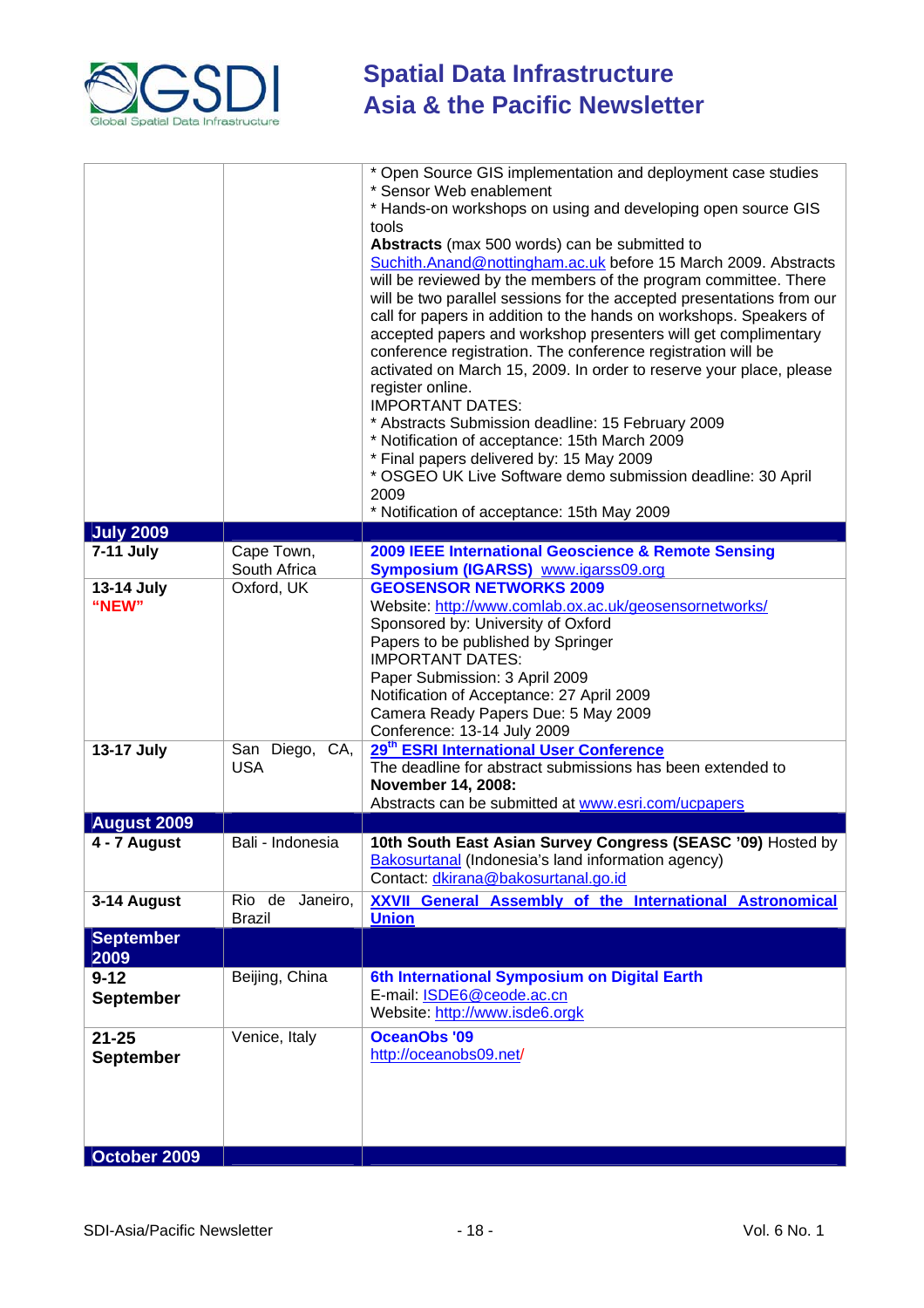

| 5-7 October                          | Westminster,<br>Colorado        | More information will be forthcoming but we ask you to "save the<br>date" for the Location Intelligence Conference 2009. We'll be at<br>the Westin Westminster Hotel in Westminster, Colorado, just<br>outside of Denver toward Boulder from Oct. 5-7                                                                                                                                                                                                                                                                                                                                                                                                                                                                                                                                                                                                                                                                                                                                                                                                                                                                                                                                                                                                                                                                                                                                                                                                                                                                                                                                                              |
|--------------------------------------|---------------------------------|--------------------------------------------------------------------------------------------------------------------------------------------------------------------------------------------------------------------------------------------------------------------------------------------------------------------------------------------------------------------------------------------------------------------------------------------------------------------------------------------------------------------------------------------------------------------------------------------------------------------------------------------------------------------------------------------------------------------------------------------------------------------------------------------------------------------------------------------------------------------------------------------------------------------------------------------------------------------------------------------------------------------------------------------------------------------------------------------------------------------------------------------------------------------------------------------------------------------------------------------------------------------------------------------------------------------------------------------------------------------------------------------------------------------------------------------------------------------------------------------------------------------------------------------------------------------------------------------------------------------|
| 19-22 October                        | Hanoi, Vietnam                  | <b>7th FIG Regional Conference</b><br>Conference Website: http://www.fig.net/vietnam/<br>awaiting Timeline for registration and submission of abstracts,<br>papers, and presentations<br>Electronic submission of papers by June 2009                                                                                                                                                                                                                                                                                                                                                                                                                                                                                                                                                                                                                                                                                                                                                                                                                                                                                                                                                                                                                                                                                                                                                                                                                                                                                                                                                                              |
| 26-29 October                        | Kampala Uganda                  | <b>AFRICAGIS 2009; International Conference</b><br>Theme of the conference "GEO-SPATIAL INFORMATION<br>AND SUSTAINABLE DEVELOPMENT IN AFRICA; FACING<br><b>CHALLENGES OF GLOBAL CHANGE"</b><br>http://www.africagis2009.org/                                                                                                                                                                                                                                                                                                                                                                                                                                                                                                                                                                                                                                                                                                                                                                                                                                                                                                                                                                                                                                                                                                                                                                                                                                                                                                                                                                                       |
| <b>November</b><br>2009              |                                 |                                                                                                                                                                                                                                                                                                                                                                                                                                                                                                                                                                                                                                                                                                                                                                                                                                                                                                                                                                                                                                                                                                                                                                                                                                                                                                                                                                                                                                                                                                                                                                                                                    |
| 15-22 November                       | Santiago, Chile                 | <b>XXIV International Cartographic Conference</b><br>First call for papers:<br>http://www.icc2009.cl/pdf/First_Call_for_Paper_ICC2009.pdf<br>Deadline for Abstracts: 16 January, 2009                                                                                                                                                                                                                                                                                                                                                                                                                                                                                                                                                                                                                                                                                                                                                                                                                                                                                                                                                                                                                                                                                                                                                                                                                                                                                                                                                                                                                              |
| 17-20 November                       | Denver, USA                     | 7th William T. Pecora Memorial Remote Sensing Symposium<br>E-mail: asprs@asprs.org<br>Website: www.asprs.org/pecora17                                                                                                                                                                                                                                                                                                                                                                                                                                                                                                                                                                                                                                                                                                                                                                                                                                                                                                                                                                                                                                                                                                                                                                                                                                                                                                                                                                                                                                                                                              |
| 30 November -<br>2 December<br>"NEW" | Sydney, Australia<br>(Univ NSW) | <b>GeoComputation 2009</b><br><b>Call for Papers</b><br>The 10th International Conference on GeoComputation<br>Contributions are invited on all themes in the field of<br>geocomputation and should describe original and unpublished<br>research. Reports of innovative geocomputational applications in<br>ecological, environmental, geographical, health, socioeconomic and<br>urban studies as well as in new problem domains are also<br>welcome.<br>URL:<br>http://www.biodiverse.unsw.edu.au/geocomputation/index.html<br>Topics of interest include, but are not limited to, the following:<br>* new geocomputational algorithms and architectures<br>* spatio-temporal data mining and knowledge discovery<br>* evolutionary computing for spatial applications<br>geographical visualisation and geovisual analytics<br>* geostatistics and spatial simulation<br>* agent-based spatial modelling<br>* cellular automata spatial modelling<br>* neural networks and fuzzy modelling<br>* spatial network modelling and topological analysis<br>* temporal modelling<br>* location-based services<br>* spatial sensors<br>* accuracy and uncertainty of geocomputational models<br>* applications in environmental and ecological modelling<br>* applications in health and medical informatics<br>* applications in urban studies, criminology and transportation<br>modelling<br>Contributors are invited to submit extended abstracts, which will be<br>reviewed for inclusion in the conference program.<br>See http://www.biodiverse.unsw.edu.au/geocomputation/index.html<br>for more information. |